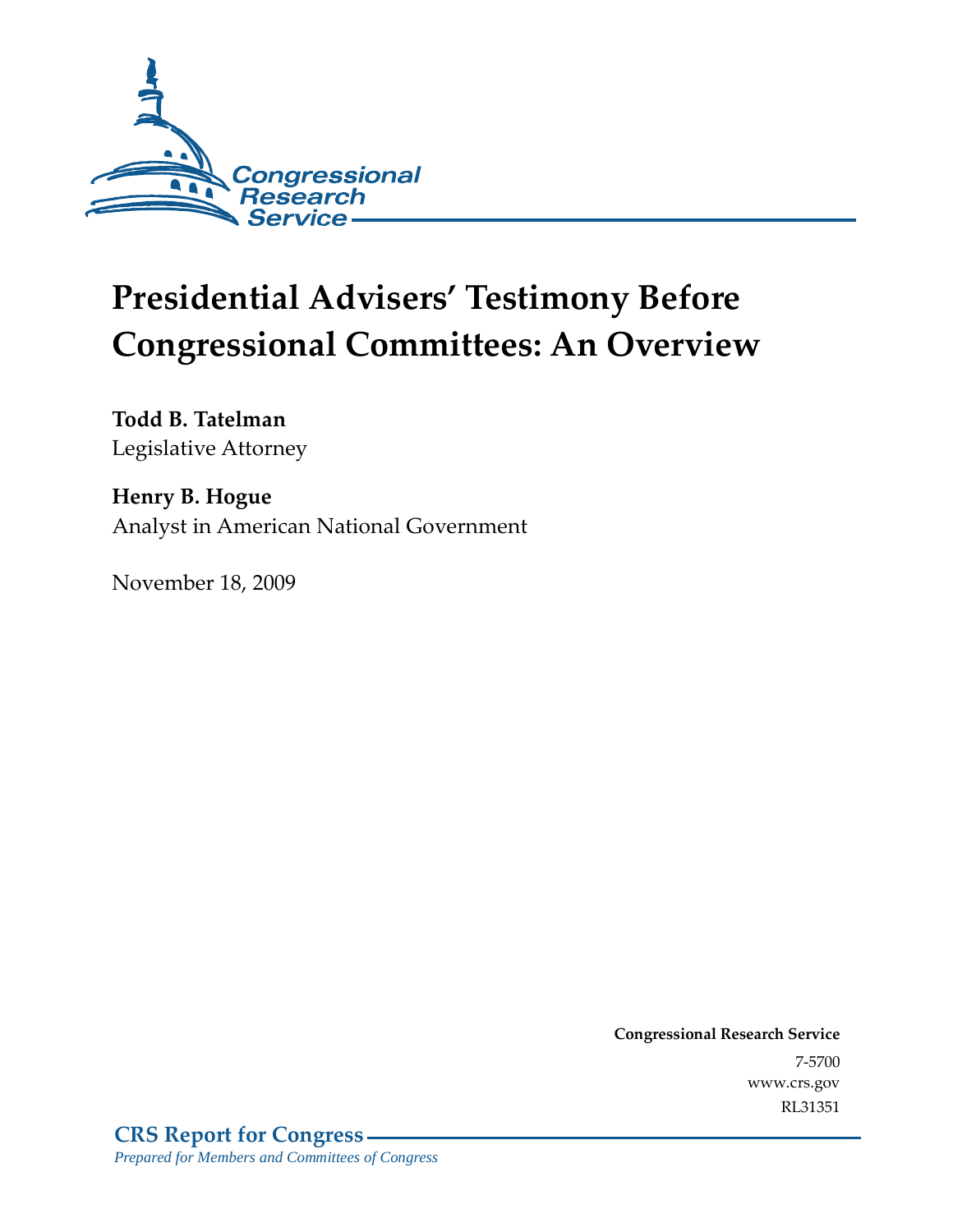# **Summary**

Since the beginning of the federal government, Presidents have called upon executive branch officials to provide them with advice regarding matters of policy and administration. While Cabinet members were among the first to play such a role, the creation of the Executive Office of the President (EOP) in 1939 and the various agencies located within that structure resulted in a large increase in the number and variety of presidential advisers. All senior staff members of the White House Office and the leaders of the various EOP agencies and instrumentalities could be said to serve as advisers to the President.

Occasionally, these executive branch officials playing a presidential advisory role have been called upon to testify before congressional committees and subcommittees. Sometimes, such invited appearances have been prompted by allegations of personal misconduct on the part of the official, but they have also included instances when accountability for policymaking and administrative or managerial actions have instigated the request for testimony. Because such appearances before congressional committees or subcommittees seemingly could result in demands for advice proffered to the President, or the disclosure—inadvertent or otherwise—of such advice, there has been resistance, from time to time, by the Chief Executive to allowing such testimony.

Congress has a constitutionally rooted right of access to the information it needs to perform its Article I legislative and oversight functions. Generally, a congressional committee with jurisdiction over the subject matter, which is conducting an authorized investigation for legislative or oversight purposes, has a right to information held by the executive branch in the absence of either a valid claim of constitutional privilege by the executive or a statutory provision whereby Congress has limited its constitutional right to information.

A congressional committee may request (informally or by a letter from the committee chair, perhaps co-signed by the ranking Member) or demand (pursuant to subpoena) the testimony of a presidential adviser. However, Congress may encounter legal and political problems in attempting to enforce a subpoena to a presidential adviser. Conflicts concerning congressional requests or demands for executive branch testimony or documents often involve extensive negotiations and may be resolved by some form of compromise as to, *inter alia*, the scope of the testimony or information to be provided to Congress.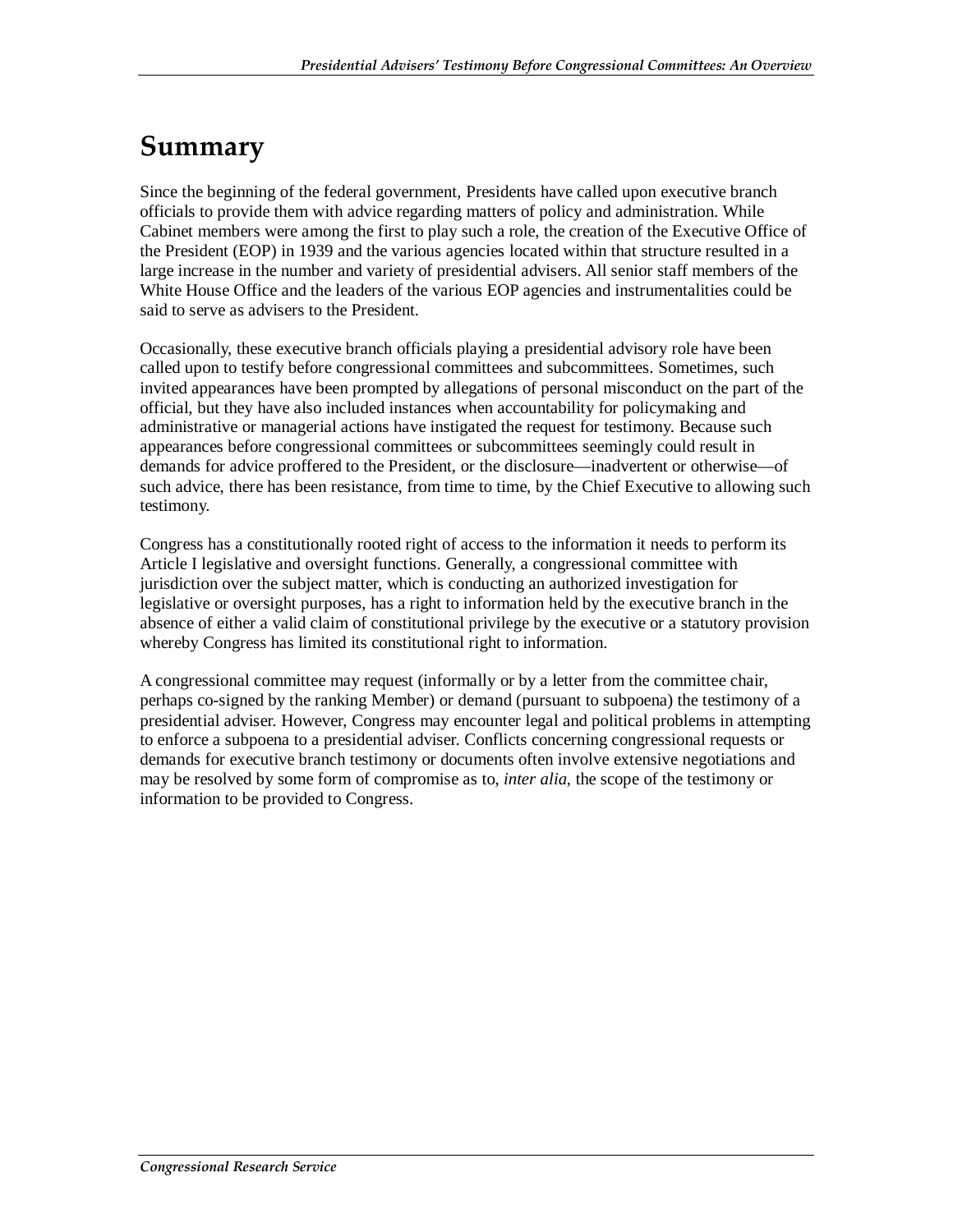# **Contents**

| Why Presidential Advisers Do Not Regularly Testify Before Committees 19 |  |
|-------------------------------------------------------------------------|--|
|                                                                         |  |
|                                                                         |  |
|                                                                         |  |

# **Contacts**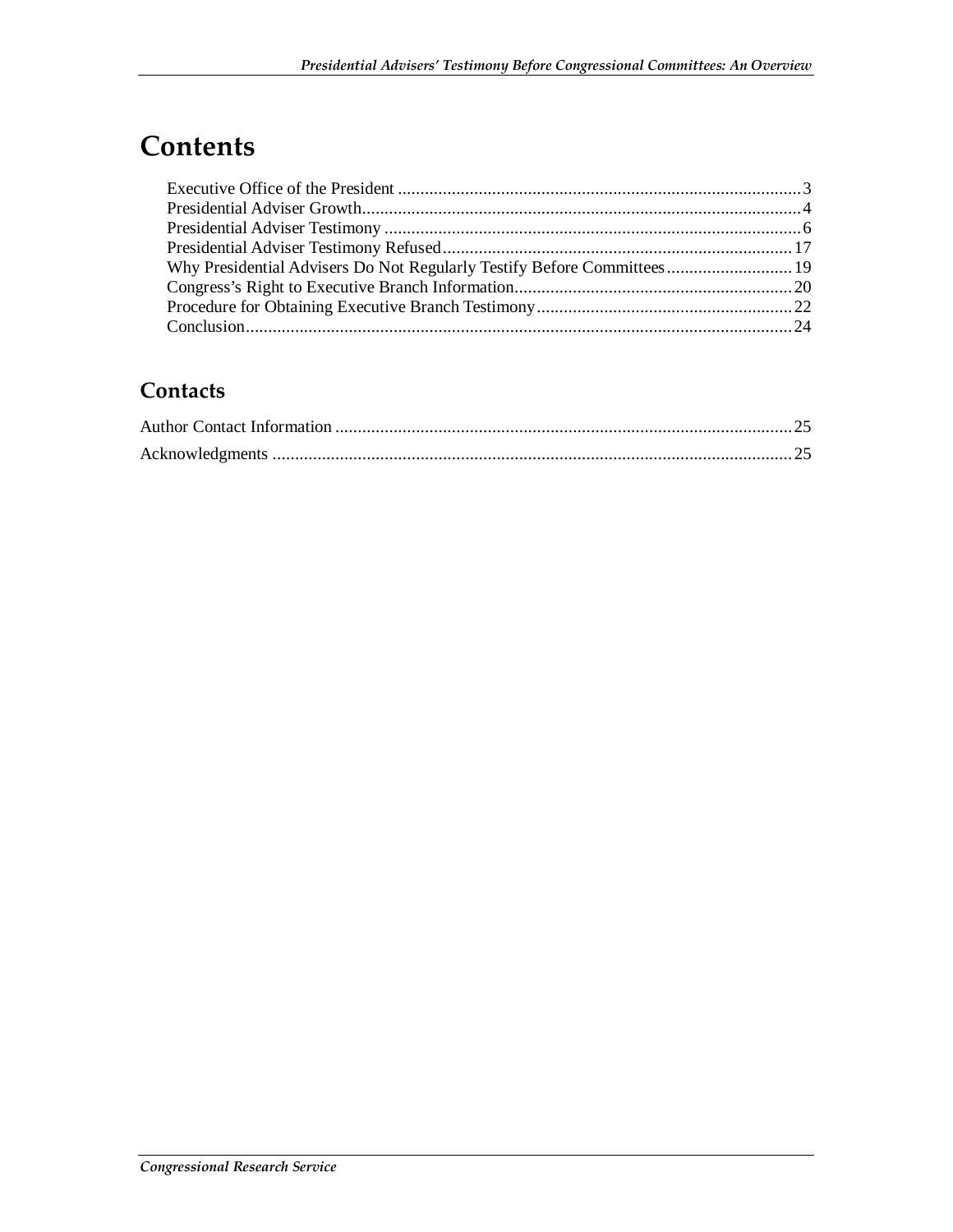Solicials to provide them with advice regarding matters of policy and administration. The<br>
Constitution recognized such relationships when it authorized the President, in Article II,<br>
Section 2 to "require the Opinion in w officials to provide them with advice regarding matters of policy and administration. The Constitution recognized such relationships when it authorized the President, in Article II, Section 2, to "require the Opinion, in writing, of the principal Officer in each of the executive Departments, upon any Subject relating to the Duties of their respective Offices." There were, as well, reasons to expect that such advice, whether offered orally or in writing, would be held in confidence. The advice was for the President's consideration and his decision making. The matters involved were sensitive, perhaps bearing upon the foreign, military, economic, or law enforcement policy of the nation. Also, the provision, discussion, and use of such advice by the executive branch could affect its relationships with the other coequal constitutional branches. President George Washington and his Cabinet had these considerations in mind, as Secretary of State Thomas Jefferson's notes on their deliberations reflect, when they decided upon a response to a 1792 congressional request for information.

We had all considered, and were of one mind, first, that the House was an inquest, and therefore might institute inquiries. Second that it might call for papers generally. Third, that the Executive ought to communicate such papers as the public good would permit, and ought to refuse those, the disclosure of which would injure the public; consequently were to exercise a discretion. Fourth, that neither the committee nor House had a right to call on the Head of a Department, who and whose papers were under the President alone; but that the committee should instruct their chairman to move the House to address the President....<sup>1</sup>

The Cabinet, composed of the principal officers in each of the executive departments, failed, for several reasons, to develop as an important source of presidential advice. The department heads constituting the Cabinet were often chosen to satisfy interests that contributed significantly to the President's election. Considerations of partisanship, ideology, geography, public image and stature, and aptitude, among others, figured prominently in their selection. Sometimes the President was not personally well acquainted with these individuals and had only minimal confidence and trust in them. In a few cases, a political rival was included in the Cabinet.

It is also very likely that some activist Presidents were ill suited to the group deliberation of the Cabinet. Similarly, many Cabinet members might have felt unqualified, or were unwilling, to offer counsel to the President on matters outside of their immediate portfolios; their advice was perhaps limited to, and protective of, departmental interests. Finally, personal hostilities between or among department heads could result in such tumult within the Cabinet that little useful advice could be gained.

Consequently, Presidents generally looked to other quarters for advisers. One development in this regard was the creation of circles of advisers composed of both public officials and private citizens. President Andrew Jackson, whose election and White House tenure occurred in an era marked by violent political controversy and party instability, utilized an informal group of advisers which came to be known as the Kitchen Cabinet. The members represented "rising social groups as yet denied the prestige to which they felt their power and energies entitled them" newspapermen, the President's private secretary, campaign organizers and officials from prior administrations, and longtime personal friends.<sup>2</sup>

<sup>&</sup>lt;sup>1</sup> Andrew A. Lipscomb and Albert Ellery Bergh, eds., *The Writings of Thomas Jefferson*, vol. 1 (Washington: Thomas Jefferson Memorial Association, 1903), pp. 303-304.

<sup>2</sup> Arthur M. Schlesinger, Jr., *The Age of Jackson* (Boston, MA: Little, Brown, 1945), p. 67.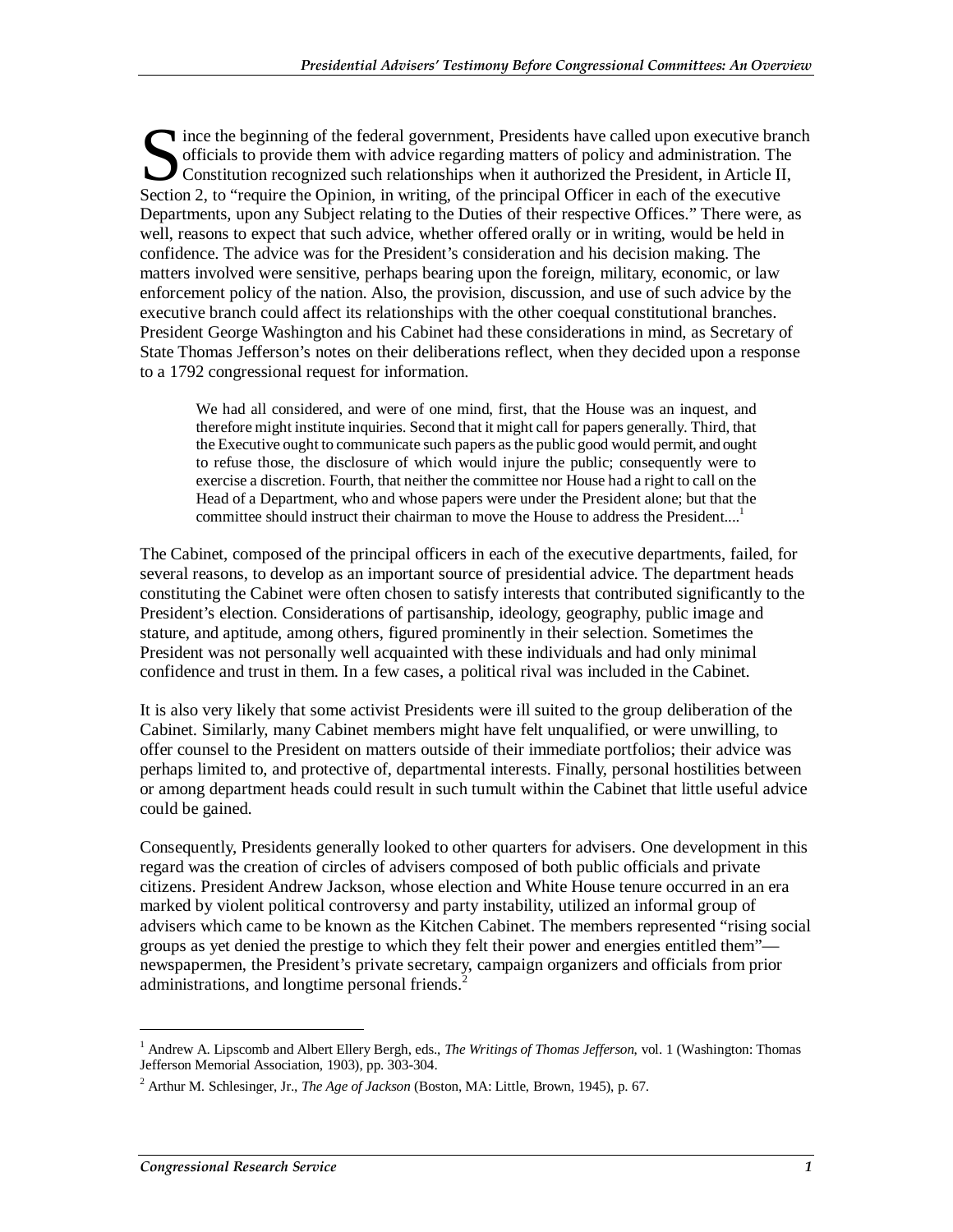When John Tyler succeeded to the presidency upon the death of William Henry Harrison, he revived Jackson's practice. Deserted by Whigs and Democrats alike, Tyler resorted to a select circle of advisers composed of personal and political friends from his native Virginia—a college president, a state supreme court judge, four members of the state's delegation in the House of Representatives, and a Senator.<sup>3</sup> Following this practice, several succeeding Presidents had informal groups of advisers that were given colorful names by the press. For example, for Grover Cleveland, it was a Fishing Cabinet; for Theodore Roosevelt, a Tennis Cabinet; for Warren G. Harding, a Poker Cabinet; and for Herbert Hoover, a Medicine Ball Cabinet.

Jackson's inclusion of his personal secretary in his Kitchen Cabinet reflects another line of development regarding presidential advisers. Beginning with Washington, Presidents sought to meet the demands of their office with the assistance of a single personal secretary, usually a relative, compensated from their own private resources. In 1833, Congress authorized the President to appoint, with the advise and consent of the Senate, a secretary "whose duty it shall be, under the direction of the President, to sign in his name and for him, all patents for lands sold or granted under the authority of the United States."<sup>4</sup> Jackson named Andrew Jackson Donelson, his wife's nephew and current personal secretary, to this position, relieving himself of continued personal compensation of the young man. Ultimately, Congress appropriated funds to the Chief Executive in 1857 for an official household—a personal secretary, a steward to supervise the Executive Mansion, and a messenger.<sup>5</sup>

Many years later, in 1929, Congress was persuaded to authorize an increase in the President's top personnel, adding two more secretaries and an administrative assistant.<sup>6</sup> Appointed to these senior staff positions were presidential lieutenants, if not presidential intimates and advisers. When Franklin D. Roosevelt came to the presidency in 1933, he brought with him, from his New York gubernatorial experience, a new kind of advisory circle, composed of intellectuals, or at least a core group of Columbia University professors who were joined by other ideas people to form the "Brains Trust." Because there were an insufficient number of staff positions at the White House to accommodate them, these advisers were placed elsewhere in the executive branch, but, for the most part, directly served the President.<sup>7</sup>

This staffing situation, coordination problems, and the development of a new administrative management concept prompted Roosevelt to create, by announcement, a study panel—the President's Committee on Administrative Management, under the leadership of Louis Brownlow, a prominent public administration practitioner—in 1936 to examine and make recommendations regarding these matters.<sup>8</sup> Reporting some 10 months later, the Brownlow committee addressed presidential staffing in dramatic and detailed terms.

The President needs help. His immediate staff assistance is entirely inadequate. He should be given a small number of executive assistants who would be his direct aides in dealing with the managerial agencies and administrative departments of the government. These assistants,

<sup>&</sup>lt;sup>3</sup> Louis W. Koenig, *The Invisible Presidency* (New York: Rinehart, 1960), p. 40.  $4.4 \text{ Stat } 632$ 

<sup>&</sup>lt;sup>4</sup> 4 Stat. 633.

<sup>5</sup> 11 Stat. 228.

<sup>6</sup> 45 Stat. 1230.

<sup>7</sup> See Rexford G. Tugwell, *The Brains Trust* (New York: Viking, 1968).

<sup>8</sup> Samuel I. Rosenman, ed., *The Public Papers and Addresses of Franklin D. Roosevelt, Volume 5: The People Approve, 1936* (New York: Random House, 1938), p. 144.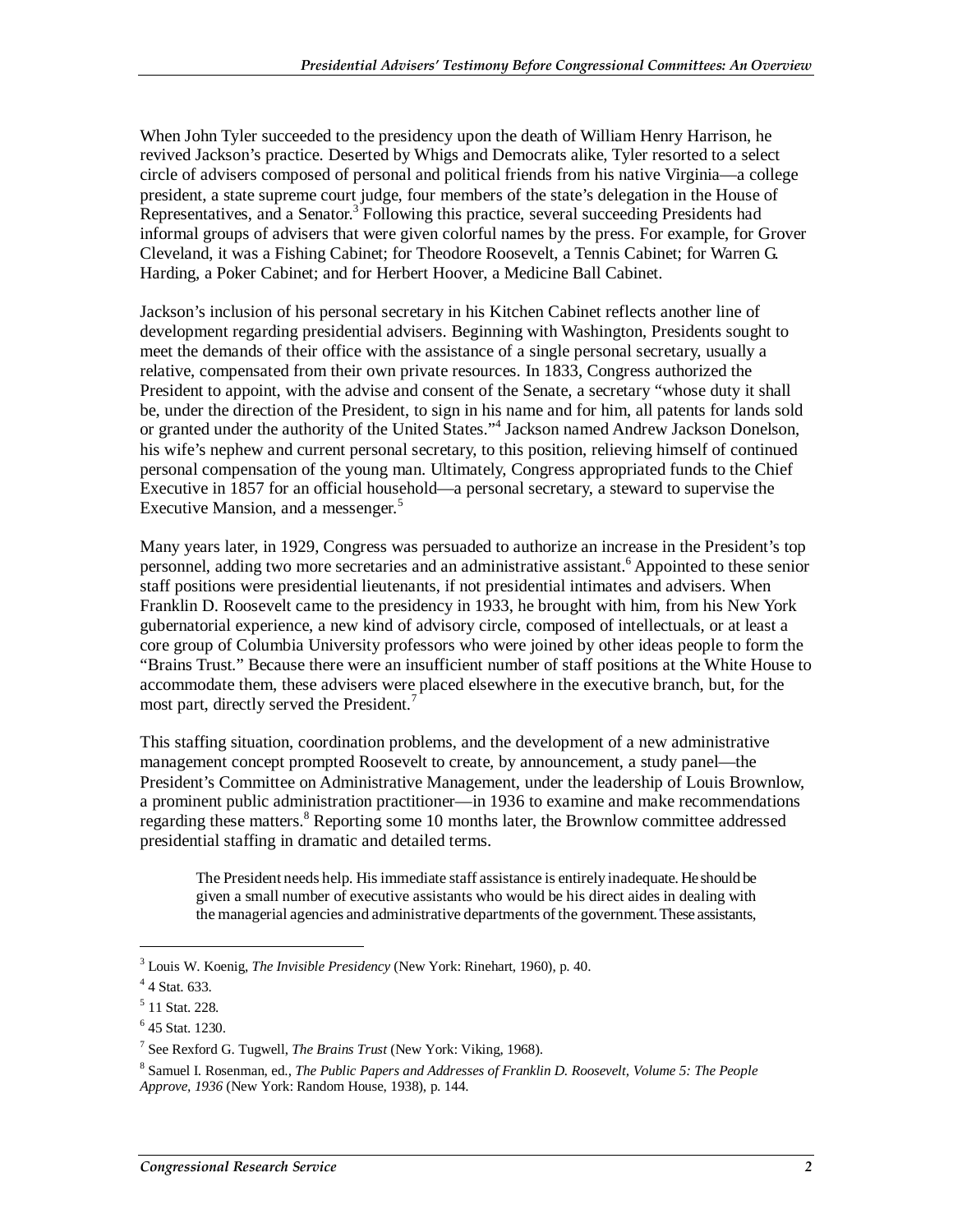probably not exceeding six in number, would be in addition to the present secretaries, who deal with the public, with the Congress, and with the press and radio. These aides would have no power to make decisions or issue instructions in their own right. They would not be interposed between the President and the heads of his departments. They would not be assistant presidents in any sense. Their function would be, when any matter was presented to the President for action affecting any part of the administrative work of the Government, to assist him in obtaining quickly and without delay all pertinent information possessed by any of the executive departments so as to guide him in making his responsible decisions; and then when decisions have been made, to assist him in seeing to it that every administrative department and agency affected is promptly informed. Their effectiveness in assisting the President will, we think, be directly proportional to their ability to discharge their functions with restraint. They would remain in the background, issue no orders, make no decisions, emit no public statements. Men for these positions should be carefully chosen by the President from within and without the Government. They should be men in whom the President has personal confidence and whose character and attitude is [sic] such that they would not attempt to exercise power on their own account. They should be possessed of high competence, great physical vigor, and a passion for anonymity. They should be installed in the White House itself, directly accessible to the President. In the selection of these aides, the President should be free to call on departments from time to time for the assignment of persons who, after a tour of duty as his aides, might be restored to their old positions.9

In addition to the proposed addition of six assistants to the President's staff, the committee's report also recommended vesting responsibility in the President for the continuous reorganization of the executive branch. Released to Congress on January 12, 1937, the report soon became lost in high politics. Three weeks after submitting the Brownlow committee's report to Congress, Roosevelt announced he wanted to enlarge the membership of the Supreme Court. His "court packing" plan not only fed congressional fears of a presidential power grab, but also so preoccupied Congress that the Brownlow committee's recommendations were ignored.

## **Executive Office of the President**

Although efforts at gaining legislative approval of the Brownlow committee's recommendations lay in ruin in the spring of 1938, the President had not deserted the cause. By July, Roosevelt was meeting with Brownlow and the other committee members. The panel would not be officially reassembled, but he wanted each man's help with a reorganization authority proposal. The resulting measure empowered the President to propose reorganization plans, subject to a veto by a majority vote of disapproval in both houses of Congress, and to also appoint six administrative assistants.

After three days of discussion and debate, the House adopted the bill on March 8, 1939. Twelve days later, the Senate began considering the proposal. Following two days of sparring over amendments, the Senate adopted the bill. A quick conference cleared the measure for Roosevelt's signature on April  $3.^{10}$  Earlier, the President had asked the Brownlow committee members to assist with the preparation of his initial reorganization plans.<sup>11</sup>

<sup>9</sup> U.S. President's Committee on Administrative Management, *Report of the President's Committee* (Washington: GPO, 1937), p. 5.

<sup>&</sup>lt;sup>10</sup> 53 Stat. 561.

<sup>&</sup>lt;sup>11</sup> Richard Polenberg, *Reorganizing Roosevelt's Government* (Cambridge, MA: Harvard University Press, 1966), pp. 184-187.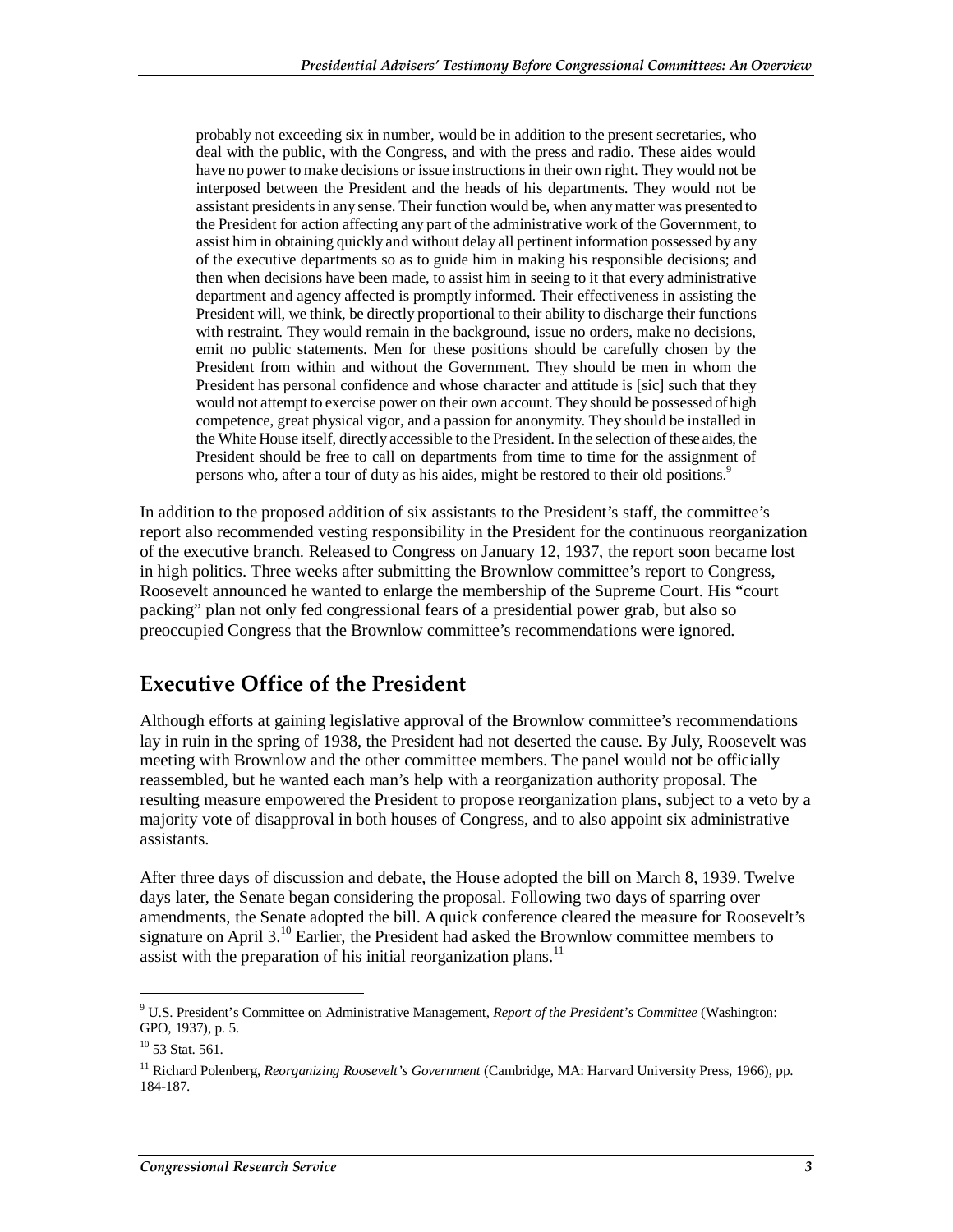Following consultations with Budget Bureau Director Harold D. Smith, the Brownlow group presented two reorganization proposals to Roosevelt on April 23. Plan 1, submitted to Congress on April 25, transferred certain agencies to the Executive Office of the President, but offered no explanation of that entity.<sup>12</sup> In Plan 2, a presidential emergency council was abolished and most of its functions were transferred to the Executive Office.13 While both plans were acceptable to legislators, their effective dates were troublesome in terms of accommodating fiscal calendar necessities. By joint resolution, Congress provided that both plans would be effective on July 1, 1939.<sup>14</sup> Following this action, the President, on September 8, issued E.O. 8248, formally organizing the Executive Office and, thereby, defining it in terms of its components.<sup>15</sup> Brownlow, who drafted the initial reorganization plan, viewed the Executive Office as the institutional realization of administrative management and "the effective coordination of the tremendously wide-spread federal machinery." He called the initial version "a little thing" compared to its later size. It grew under Roosevelt and "it continued to expand and was further regularized by statute, by appropriation acts, and by more reorganization plans" during the succeeding years.<sup>16</sup>

The Executive Office organized by E.O. 8248 consisted of the White House Office, the Bureau of the Budget, the National Resources Planning Board, the Office of Government Reports, and the Liaison Office for Personnel Management. It also provided that, "in the event of a national emergency," there could be established "such office for emergency management as the President shall determine." The Office for Emergency Management was created by an administrative order on May 25, 1940, and its functions were further specified in an administrative order of January 7,  $1941<sup>17</sup>$  It subsequently served as a parent unit for a number of subordinate emergency management bodies.

#### **Presidential Adviser Growth**

The creation of the Executive Office of the President contributed to an increase in the number of presidential advisers for several reasons. First, it provided an enclave for various agencies that immediately assisted the President. Primary among these was the White House Office, which was no longer merely the President's small office staff, but an agency with hierarchically organized staff positions whose personnel rapidly expanded during the next few decades.

Second, it counted agencies, such as the Liaison Office for Personnel Management and the Office for Emergency Management, that were headed by an administrative assistant—and adviser—to the President on the White House Office payroll. It also included agencies, such as the Bureau of the Budget (and its Office of Management and Budget successor), that were headed by leaders for whom advising the President was a primary responsibility.

Third, senior White House Office staff would come to supervise and direct the staff of other Executive Office entities: the Assistant to the President for National Security Affairs would direct

<sup>&</sup>lt;sup>12</sup> 53 Stat. 1423.

<sup>&</sup>lt;sup>13</sup> 53 Stat. 1431 at 1435.

 $14$  53 Stat. 813.

<sup>15 3</sup> C.F.R., 1938-1943 Comp., pp. 576-579.

<sup>&</sup>lt;sup>16</sup> Louis Brownlow, *A Passion for Anonymity: The Autobiography of Louis Brownlow, Second Half* (Chicago, IL: University of Chicago Press, 1958), p. 416.

<sup>17 3</sup> C.F.R., 1938-1943 Comp., pp. 1320-1321.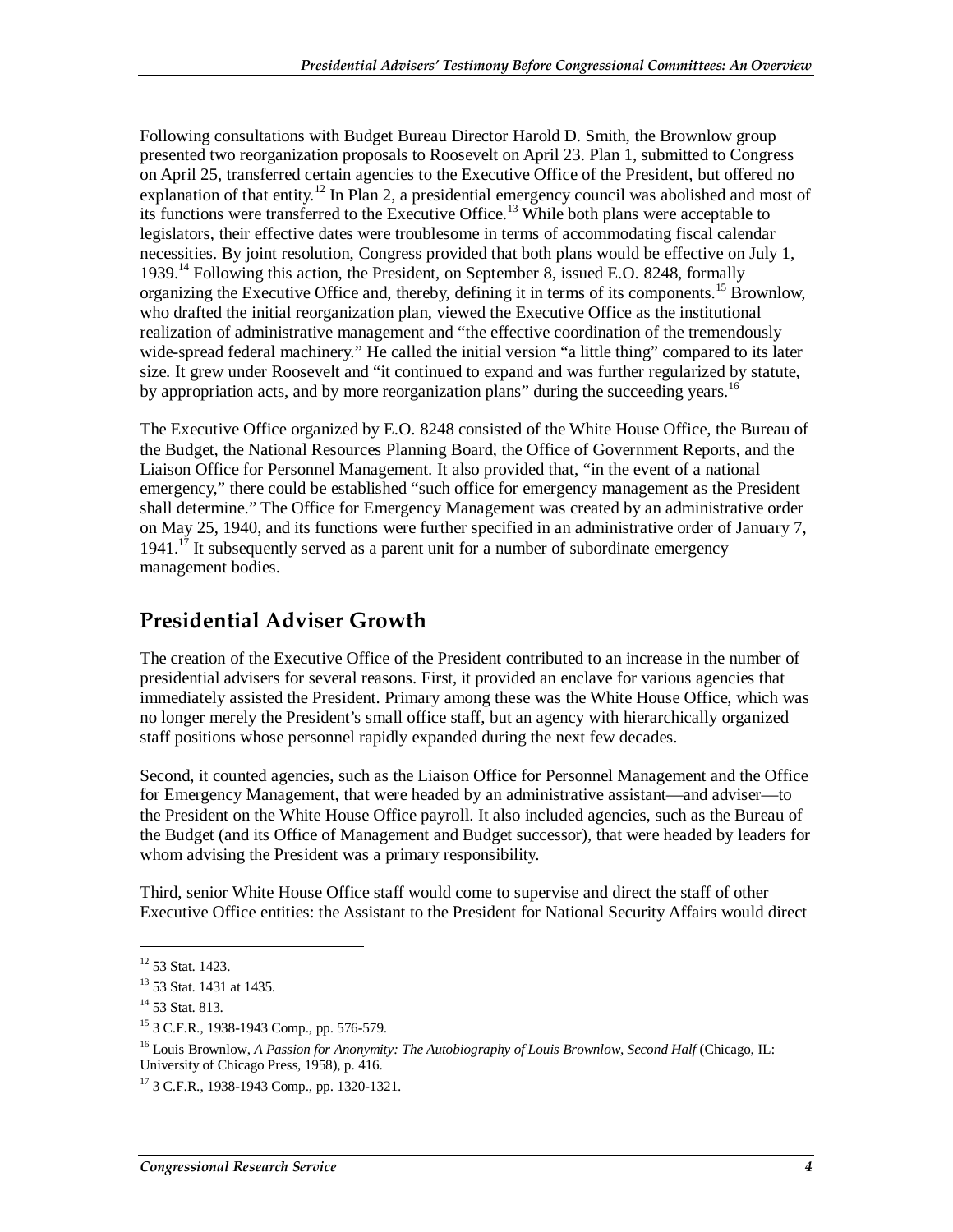the National Security Council staff and the Assistant to the President for Domestic Policy would direct the Domestic Council staff.

Fourth, in January 1973, President Richard M. Nixon vested his Secretary of the Treasury and his director of the Office of Management and Budget with dual White House Office positions, respectively, of Assistant to the President for Economic Affairs and Assistant to the President for Executive Management. He also vested his Secretary of Agriculture, Secretary of Health, Education, and Welfare, and Secretary of Housing and Urban Development with dual White House Office positions, respectively, of Counselor to the President for Natural Resources, Counselor to the President for Human Resources, and Counselor to the President for Community Development.<sup>18</sup> Having such dual White House Office titles was viewed as giving added emphasis, if not authority, to the role of these officials as presidential advisers.

In the aftermath of World War II, Congress statutorily chartered most of the agencies within the Executive Office of the President. Furthermore, Congress routinely appropriated funds for the operating expenses of these entities. In 1944, Congress had adopted an amendment to an appropriation bill that was designed to restrain the creation of Executive Office agencies by executive order—a frequent occurrence during 1941-1944. The amendment stated:

After January 1, 1945, no part of any appropriation or fund made available by this or any other Act shall be allotted or made available to, or used to pay the expenses of, any agency or instrumentality including those established by Executive order after such agency or instrumentality has been in existence for more than one year, if the Congress has not appropriated any money specifically for such agency or instrumentality or specifically authorized the expenditure of funds by it. $^{19}$ 

In 1982, when Title 31 of the United States Code was recodified, the amendment was repealed and replaced with new language at Section 1347.<sup>20</sup> The opening sentence of the new section, which remains as operative law, states: "An agency in existence for more than one year may not use amounts otherwise available for obligation to pay its expenses without a specific appropriation or specific authorization by law."

With their growing number and influence, senior staff members of the White House Office and certain other Executive Office agencies began to become of interest to congressional committees when accountability for policymaking and administrative or managerial actions prompted requests for their testimony. Some, like War Production Board chairman Donald M. Nelson,<sup>21</sup> who was popularly known as the "arms czar," appeared before and cooperated with the Senate Special Committee to Investigate the National Defense Program ("Truman Committee") during World War II to report on and discuss war material production and related coordination matters.<sup>22</sup>

<sup>18</sup> *Weekly Compilation of Presidential Documents*, vol. 9, January 8, 1973, p. 7.

<sup>19 58</sup> Stat. 387.

<sup>20 96</sup> Stat. 877 at 925, 1076.

 $21$  Established by E.O. 9024 of January 16, 1942, the War Production Board was technically located within the Office for Emergency Management, an agency within the Executive Office of the President, but it operated independently as an arm of the President. The chairman of the board was presidentially appointed without Senate confirmation; eight other specified government officials were members of the board. The board was terminated by E.O. 9638 of October 4, 1945.

<sup>22</sup> Donald M. Nelson, *Arsenal of Democracy: The Story of American War Production* (New York: Harcourt, Brace, 1946), pp. 128, 332; Donald H. Riddle, *The Truman Committee: A Study in Congressional Responsibility* (New Brunswick, NJ: Rutgers University Press, 1964), pp. 36, 70, 83-84.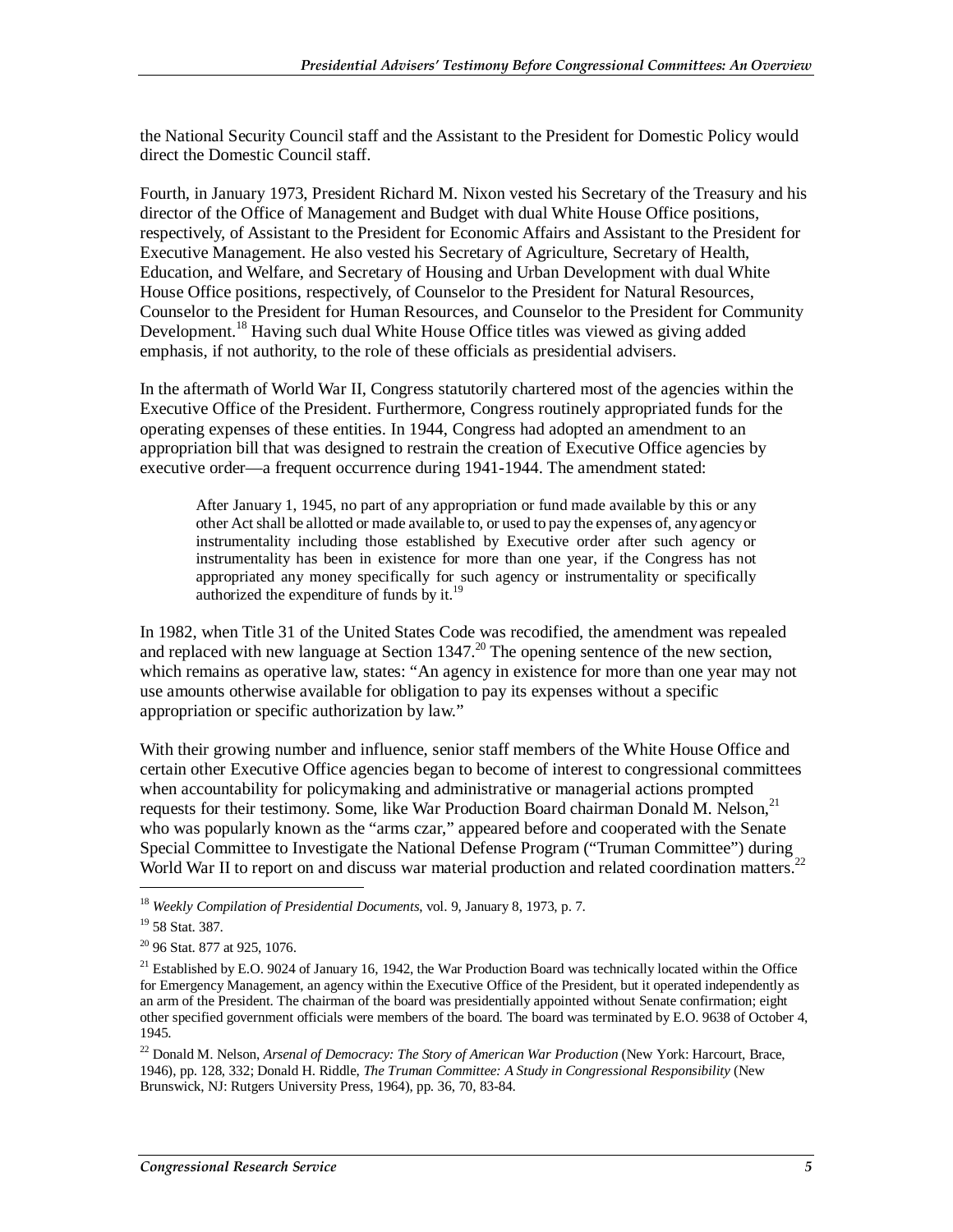Others, like Office of War Mobilization director James F. Byrnes, who was sometimes referred to as the "assistant president," apparently avoided appearing before congressional committees during the World War II era, but were in communication with various individual Members of Congress in leadership positions and served as liaisons between the President and Congress on a number of war matters.<sup>2</sup>

### **Presidential Adviser Testimony**

Beginning with the closing years of World War II, examples are provided below of instances when a presidential adviser—a civilian executive branch official, other than a member of the traditional Cabinet, who, as part of that official's responsibilities and activities, consulted with the President—testified before a congressional committee or subcommittee. Because these consultations with the President by such an official may be considered by the President to be privileged and constitutionally protectable, examples are also provided of instances when invited congressional committee or subcommittee testimony by a presidential adviser was refused. None of the examples involves testimony or refusal to testify by a former presidential adviser. All examples are based upon the public record.

- Jonathan Daniels, Administrative Assistant to the President, White House Office, appeared before the Senate Committee on Agriculture and Forestry on February 28 and March 7 and 8, 1944, to discuss his involvement in the personnel policy of the Rural Electrification Administration.<sup>24</sup>
- Wallace H. Graham, Physician to the President, White House Office, appeared before the Senate Committee on Appropriations on January 13, 1948, to discuss information to which he might have been privy with regard to the commodity market.<sup>25</sup>
- Harry H. Vaughn, Military Aide to the President, White House Office, appeared before the Senate Committee on Expenditures in Executive Departments (now Governmental Affairs) on August 30 and 31, 1949, to discuss his personal involvement in certain government procurement contracts.<sup>26</sup>
- Donald S. Dawson, Administrative Assistant to the President, White House Office, appeared before the Senate Committee on Banking and Currency on May 10 and 11, 1951, to discuss allegations he had attempted to "dominate" the Reconstruction Finance Corporation and influence appointments to that body.<sup>27</sup>

<sup>23</sup> Herman Miles Somers, *Presidential Agency: The Office of War Mobilization and Reconversion* (Cambridge, MA: Harvard University Press, 1950), p. 74.

<sup>24</sup> U.S. Congress, Senate Committee on Agriculture and Forestry, *Administration of the Rural Electrification Act*, hearings,  $78^{th}$  Cong.,  $2^{nd}$  sess. (Washington: GPO, 1944), pp. 611ff, 695ff, 721ff.

<sup>&</sup>lt;sup>25</sup> U.S. Congress, Senate Committee on Appropriations, *Speculation in Commodity Markets*, hearings, 80<sup>th</sup> Cong., 2<sup>nd</sup> sess. (Washington: GPO, 1948), pp. 49ff.

<sup>26</sup> U.S. Congress, Senate Committee on Expenditures in the Executive Departments, *Influence in Government Procurement*, hearings,  $81^{st}$  Cong.,  $1^{st}$  sess. (Washington: GPO, 1949), pp. 495ff, 563ff.

<sup>27</sup> U.S. Congress, Senate Committee on Banking and Currency, *Study of Reconstruction Finance Corporation*, hearings,  $82<sup>nd</sup>$  Cong., 1<sup>st</sup> sess. (Washington: GPO, 1951), pp. 1709ff, 1795ff.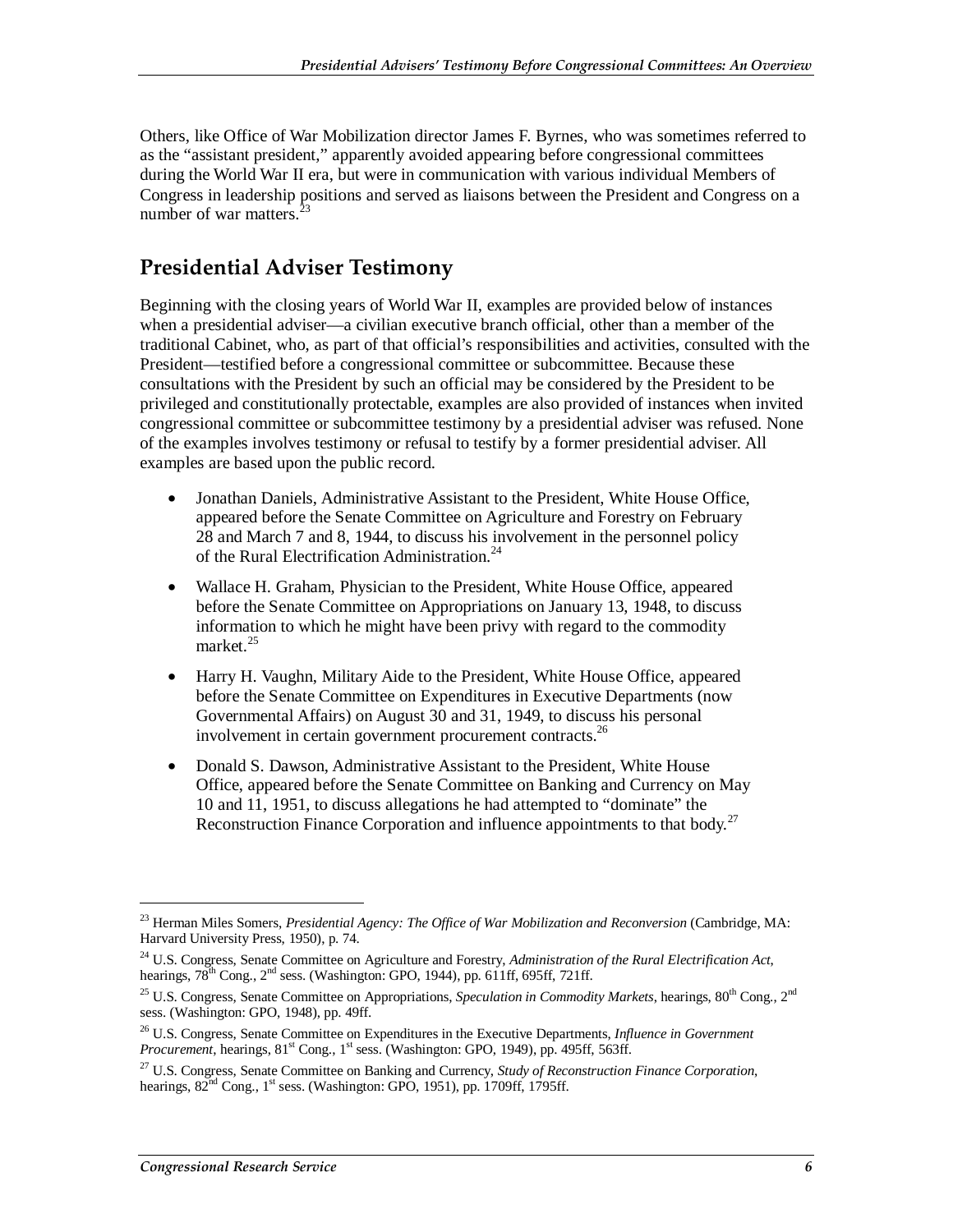- Sherman Adams, Assistant to the President, White House Office, appeared before the House Committee on Interstate and Foreign Commerce Committee on June 17, 1958, to discuss his involvement with certain lobbyists. $^{28}$
- Edward E. David, Jr., Science Adviser to the President, White House Office, and director, Office of Science and Technology, appeared before the Senate Committee on Interior and Insular Affairs on June 15, 1971, to discuss the Nixon Administration's position on energy policy matters; he appeared again before the House Committee on Science and Astronautics on June 14, 1972, to discuss science policy matters relating to Soviet-American cooperation agreements.<sup>29</sup>
- Virginia H. Knauer, Special Assistant to the President for Consumer Affairs, White House Office, and director, Office of Consumer Affairs, appeared before the House Select Committee on Small Business on June 25, 1971, to discuss consumer protection and advertising standards.<sup>30</sup>
- Jerome H. Jaffe, Special Consultant to the President, White House Office, and director, Special Action Office for Drug Abuse Prevention, appeared before the House Committee on Interstate and Foreign Commerce on June 28, August 2, October 27, and November 8, 1971, to discuss various aspects of the operations of the Special Action Office.<sup>31</sup>
- Peter Flanigan, Assistant to the President, White House Office, appeared before the Senate Committee on the Judiciary on April 20, 1972, during the course of hearings on the confirmation of Richard Kleindienst as Attorney General to discuss his involvement in apparent lobbying activities by the International Telephone and Telegraph Company.<sup>32</sup>
- Bruce A. Kehrli, Special Assistant to the President, White House Office, appeared before the Senate Select Committee on Presidential Campaign Activities on May 17, 1973, to discuss matters related to the Watergate incident.<sup>33</sup>
- Patrick J. Buchanan, Special Consultant to the President, White House Office, appeared before the Senate Select Committee on Presidential Campaign Activities on September 26, 1973, to discuss matters related to the Watergate incident.<sup>34</sup>

<sup>28</sup> U.S. Congress, House Committee on Interstate and Foreign Commerce, *Investigation of Regulatory Commissions*  and Agencies, hearings,  $85^{th}$  Cong.,  $2^{nd}$  sess. (Washington: GPO, 1958), p. 3712 ff.

<sup>&</sup>lt;sup>29</sup> U.S. Congress, Senate Committee on Interior and Insular Affairs, *The President's Energy Message*, hearings, 92<sup>nd</sup> Cong., 1<sup>st</sup> sess. (Washington: GPO, 1971), p. 12ff; U.S. Congress, House Committee on Science and Astronautics, *U.S.-U.S.S.R. Cooperative Agreements*, hearings, 92nd Cong., 2nd sess (Washington: GPO, 1972), p. 60ff.

<sup>30</sup> U.S. Congress, House Select Committee on Small Business, *Advertising and Small Business*, hearings, 92nd Cong.,  $1<sup>st</sup>$  sess. (Washington: GPO, 1971), p. 567ff.

<sup>31</sup> U.S. Congress, House Committee on Interstate and Foreign Commerce, *Special Action Office for Drug Abuse Prevention*, hearings, 92<sup>nd</sup> Cong., 1<sup>st</sup> sess. (Washington: GPO, 1971), pp. 171ff, 1037ff, 1443, 1578ff.

<sup>32</sup> U.S. Congress, Senate Committee on the Judiciary, *Nominations of Richard G. Kleindienst and L. Patrick Gray III*, hearings,  $92^{nd}$  Cong.,  $2^{nd}$  sess (Washington: GPO, 1972), p. 1585ff.

<sup>33</sup> U.S. Congress, Senate Select Committee on Presidential Campaign Activities, *Presidential Campaign Activities of*  1972, hearings, 93<sup>rd</sup> Cong., 1<sup>st</sup> sess. (Washington: GPO, 1973), p. 75ff.

 $34$  Ibid., p. 3899ff.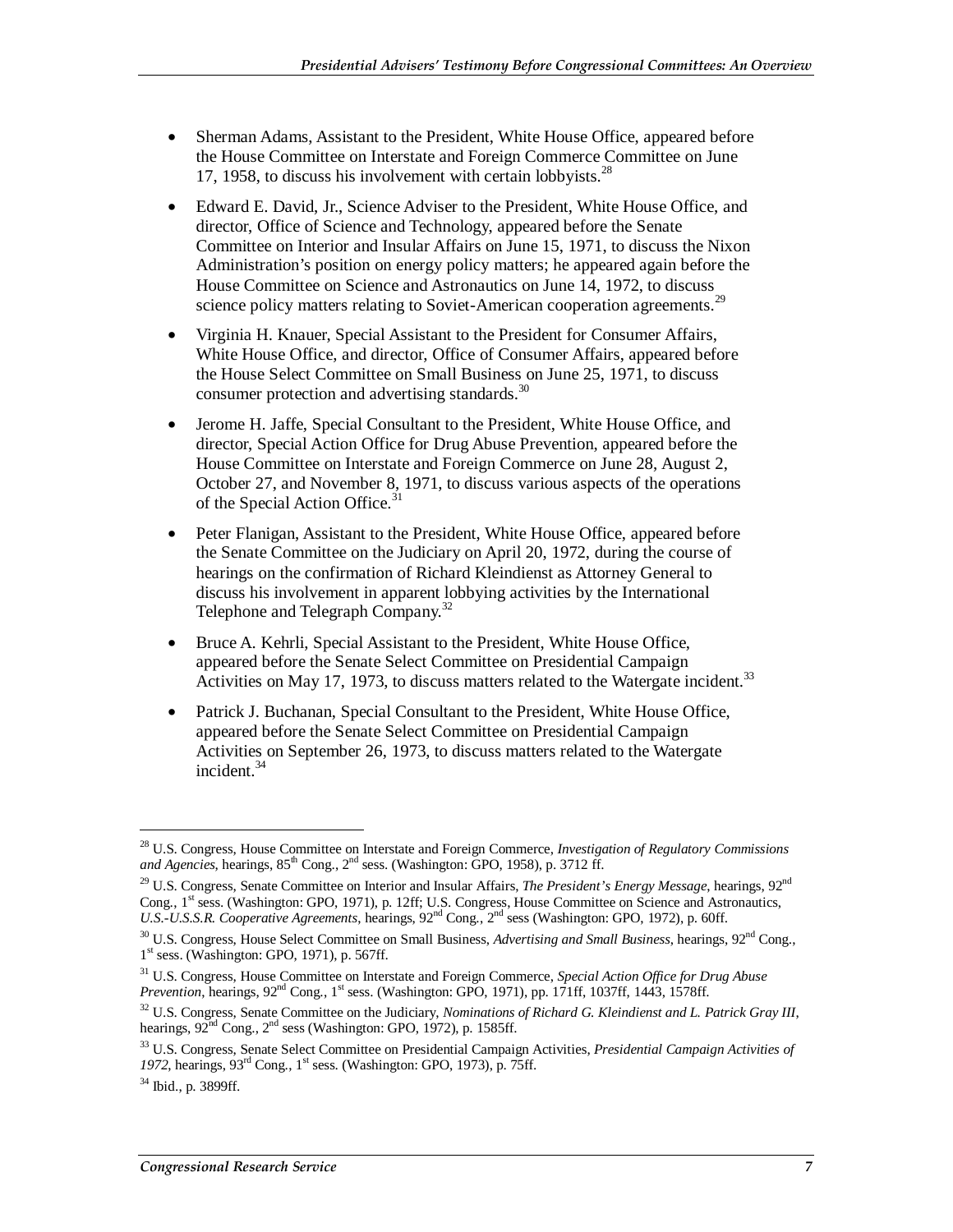- Richard M. Harden, Special Assistant to the President, White House Office, appeared before the Senate Appropriations Subcommittee on Treasury, Postal Service, and General Government on March 9, 1977, to discuss funds for the White House Office; he appeared again before the House Appropriations Subcommittee on Treasury, Postal Service, and General Government on March 15, 1977, to discuss these same matters.<sup>35</sup>
- Rose Mary Woods, Personal Secretary to the President, White House Office, appeared before the Senate Select Committee on Presidential Campaign Activities on March 22, 1974, to discuss matters related to the Watergate incident.<sup>36</sup>
- J. Frederick Buzhardt, Special Counsel to the President, White House Office, appeared before the Senate Select Committee on Presidential Campaign Activities on April 10 and May 7, 1974, to discuss matters related to the Watergate incident.<sup>37</sup>
- Alexander M. Haig, Jr., Staff Coordinator to the President, White House Office, appeared before the Senate Select Committee on Presidential Campaign Activities on May 2, and 15, 1974, to discuss matters related to the Watergate incident.<sup>38</sup>
- Leonard Garment, Assistant to the President, White House Office, appeared before the Senate Select Committee on Presidential Campaign Activities on May 17, 1974, to discuss matters related to the Watergate incident.<sup>39</sup>
- Lloyd Cutler, Counsel to the President, White House Office, appeared before the Senate Judiciary Subcommittee to Investigate the Activities of Individuals Representing the Interests of Foreign Governments on September 10, 1980, to discuss efforts by the President's brother, Billy Carter, to influence the federal government on behalf of the government of Libya.<sup>40</sup>
- Zbigniew Brzezinski, Assistant to the President for National Security Affairs, White House Office, appeared before the Senate Judiciary Subcommittee to Investigate the Activities of Individuals Representing the Interests of Foreign Governments on September 17, 1980, to discuss efforts by the President's brother, Billy Carter, to influence the federal government on behalf of the government of Libya.<sup>41</sup>

<sup>35</sup> U.S. Congress, Senate Committee on Appropriations, *Treasury, Postal Service, and General Government*  Appropriations: Fiscal Year 1978, hearings, 95<sup>th</sup> Cong., 1<sup>st</sup> sess. (Washington: GPO, 1977), p. 1021ff; U.S. Congress, House Committee on Appropriations, *Treasury, Postal Service, and General Government Appropriations for Fiscal Year 1978*, hearings, 95<sup>th</sup> Cong., 1<sup>st</sup> sess. (Washington: GPO, 1977), p. 77ff.

<sup>36</sup> U.S. Congress, Senate Select Committee on Presidential Campaign Activities, *Presidential Campaign Activities of 1972*, hearings, 93<sup>rd</sup> Cong., 2<sup>nd</sup> sess. (Washington: GPO, 1974), p. 10193ff. <sup>37</sup> Ibid., pp. 10539ff, 10877ff.

<sup>38</sup> Ibid., pp. 10849ff, 10998ff.

<sup>39</sup> Ibid., p. 11053ff.

 $^{40}$  U.S. Congress, Senate Committee on the Judiciary, *Inquiry into the Matter of Billy Carter and Libya*, hearings,  $96<sup>th</sup>$ Cong., 2nd sess. (Washington: GPO, 1981), p. 1195ff.

<sup>41</sup> Ibid., p. 1339ff.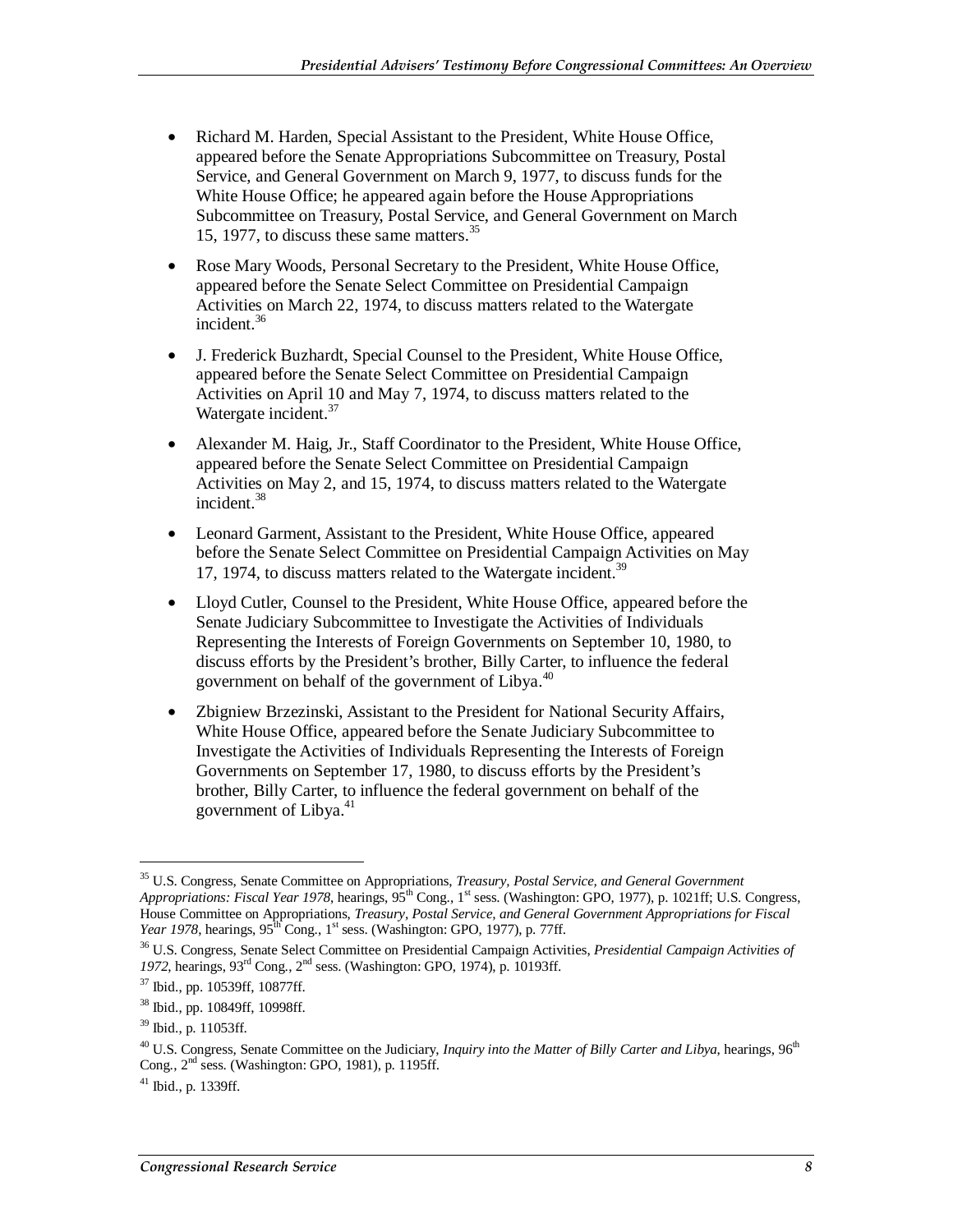- Samuel Berger, Deputy Assistant to the President for National Security Affairs, White House Office, appeared before the Senate Committee on Foreign Relations on May 3, 1994, to provide a briefing on United States policy toward Haiti.<sup>42</sup>
- Samuel Berger, Assistant to the President for National Security Affairs, White House Office, appeared before the Senate Committee on Governmental Affairs on September 11, 1997, concerning campaign fund-raising practices in connection with the 1996 federal election campaign. $43$
- Lloyd N. Cutler, Special Counsel to the President, White House Office, appeared before the House Committee on Banking, Finance, and Urban Affairs on July 26, 1994, concerning whether White House aides had inappropriately learned details of a Resolution Trust Corporation (RTC) investigation of the failed Madison Guaranty Savings and Loan.<sup>44</sup>
- Lisa M. Caputo, Press Secretary to the First Lady, White House Office, appeared before the House Committee on Banking, Finance, and Urban Affairs on July 28, 1994, concerning whether White House aides had inappropriately learned details of an RTC investigation of the failed Madison Guaranty Savings and Loan.<sup>45</sup>
- W. Neil Eggleston, Associate Counsel to the President, White House Office, appeared before the House Committee on Banking, Finance, and Urban Affairs on July 28, 1994, concerning whether White House aides had inappropriately learned details of an RTC investigation of the failed Madison Guaranty Savings and Loan.<sup>46</sup>
- Mark D. Gearan, Assistant to the President for Communications, appeared before the House Committee on Banking, Finance, and Urban Affairs on July 28, 1994, concerning whether White House aides had inappropriately learned details of an RTC investigation of the failed Madison Guaranty Savings and Loan.<sup>47</sup>
- Harold Ickes, Assistant to the President and Deputy Chief of Staff, White House Office, appeared before the House Committee on Banking, Finance, and Urban Affairs on July 28, 1994, concerning whether White House aides had inappropriately learned details of an RTC investigation of the failed Madison Guaranty Savings and Loan.<sup>48</sup>
- Bruce Lindsey, Assistant to the President and Senior Adviser, White House Office, appeared before the House Committee on Banking, Finance, and Urban Affairs on July 28, 1994, concerning whether White House aides had

<sup>42</sup> *Congressional Record*, Daily Digest, vol. 140, May 3, 1994, p. D245.

<sup>43</sup> U.S. Congress, Senate Committee on Governmental Affairs, *Investigation of Illegal or Improper Activities in Connection with the 1996 Federal Election Campaign*, hearings,  $105<sup>th</sup>$  Cong., 1<sup>st</sup> sess. (Washington: GPO, 1998), p. 204ff.

<sup>44</sup> U.S. Congress, House Committee on Banking, Finance, and Urban Affairs, *White House Contacts with Treasury/RTC Officials About "Whitewater"-Related Matters*, part 1, hearing, 103rd Cong., 2nd sess. (Washington: GPO, 1994), p. 12ff.

<sup>45</sup> Ibid., part 2, p. 104ff.

<sup>46</sup> Ibid., p. 108ff.

<sup>47</sup> Ibid., p. 103ff.

<sup>48</sup> Ibid., p. 105ff.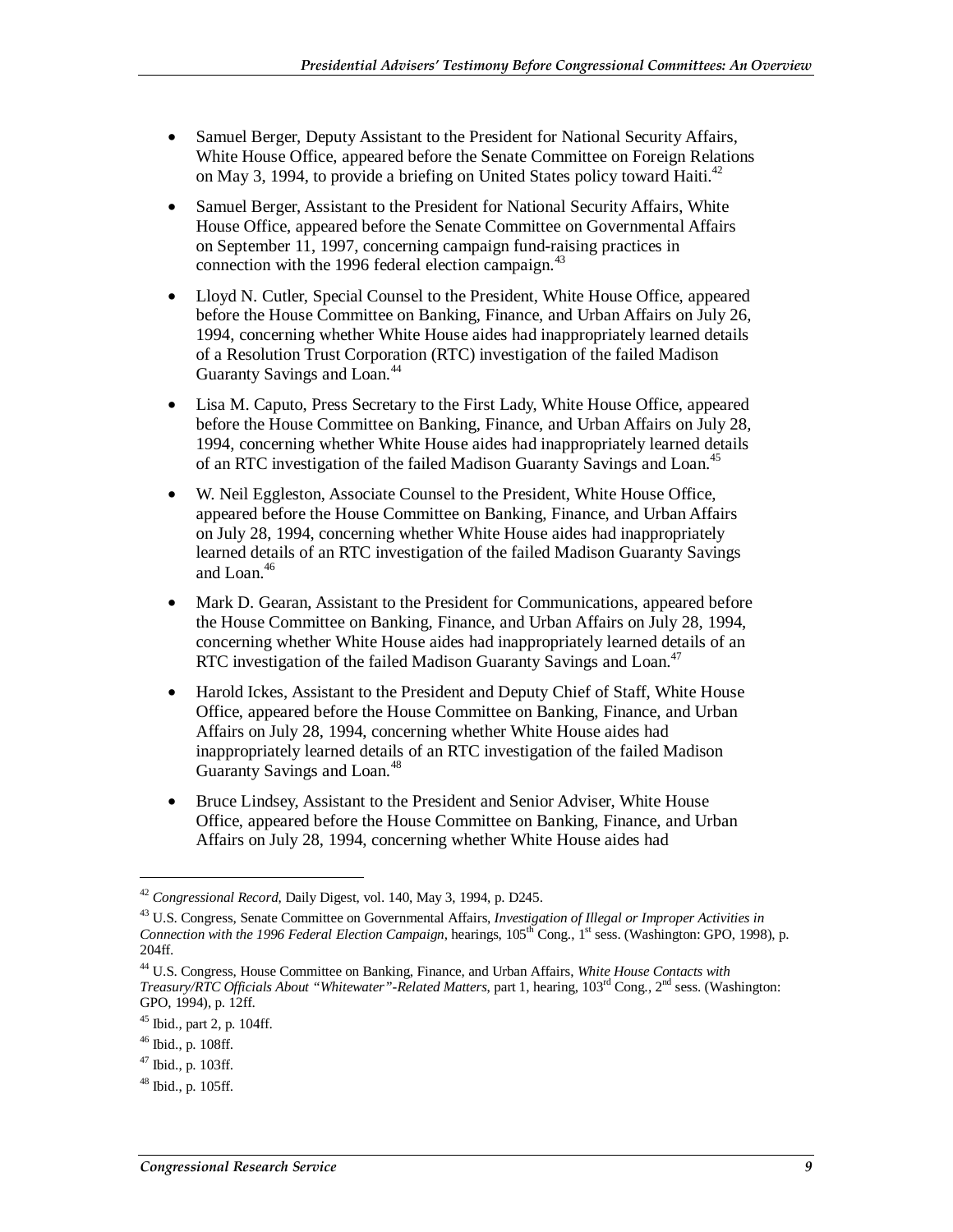inappropriately learned details of an RTC investigation of the failed Madison Guaranty Savings and Loan.<sup>49</sup>

- John D. Podesta, Assistant to the President and Staff Secretary, White House Office, appeared before the House Committee on Banking, Finance, and Urban Affairs on July 28, 1994, concerning whether White House aides had inappropriately learned details of an RTC investigation of the failed Madison Guaranty Savings and Loan.<sup>50</sup>
- Clifford Sloan, Associate Counsel to the President, White House Office, appeared before the House Committee on Banking, Finance, and Urban Affairs on July 28, 1994, concerning whether White House aides had inappropriately learned details of an RTC investigation of the failed Madison Guaranty Savings and Loan.<sup>51</sup>
- George R. Stephanopoulos, Senior Policy adviser to the President, appeared before the House Committee on Banking, Finance, and Urban Affairs on July 28, 1994, concerning whether White House aides had inappropriately learned details of an RTC investigation of the failed Madison Guaranty Savings and Loan.<sup>52</sup>
- Margaret A. Williams, Chief of Staff to the First Lady, White House Office, appeared before the House Committee on Banking, Finance, and Urban Affairs on July 28, 1994, concerning whether White House aides had inappropriately learned details of an RTC investigation of the failed Madison Guaranty Savings and Loan.<sup>53</sup>
- Lloyd N. Cutler, Special Counsel to the President, White House Office, appeared before the Senate Committee on Banking, Housing, and Urban Affairs on August 5, 1994, concerning whether White House aides had inappropriately learned details of an RTC investigation of the failed Madison Guaranty Savings and Loan. $54$
- W. Neil Eggleston, Deputy Counsel to the President, White House Office, appeared before the Senate Committee on Banking, Housing, and Urban Affairs on August 3, 1994, concerning whether White House aides had inappropriately learned details of an RTC investigation of the failed Madison Guaranty Savings and Loan.<sup>55</sup>
- Harold Ickes, Assistant to the President and Deputy Chief of Staff, White House Office, appeared before the Senate Committee on Banking, Housing, and Urban Affairs on August 4, 1994, concerning whether White House aides had

<u>.</u>

55 Ibid., p. 87ff.

 $49$  Ibid., p. 100ff.

<sup>50</sup> Ibid., p. 112ff.

<sup>51</sup> Ibid., p. 100ff.

<sup>52</sup> Ibid., p. 111ff.

<sup>53</sup> Ibid., p. 109ff.

<sup>54</sup> U.S. Congress, Senate Committee on Banking, Housing, and Urban Affairs, *Hearings Relating to Madison Guaranty S&L and the Whitewater Development Corporation—Washington DC Phase*, vol. 4, hearings, 103<sup>rd</sup> Cong., 2<sup>nd</sup> sess. (Washington: GPO, 1995), p. 734ff.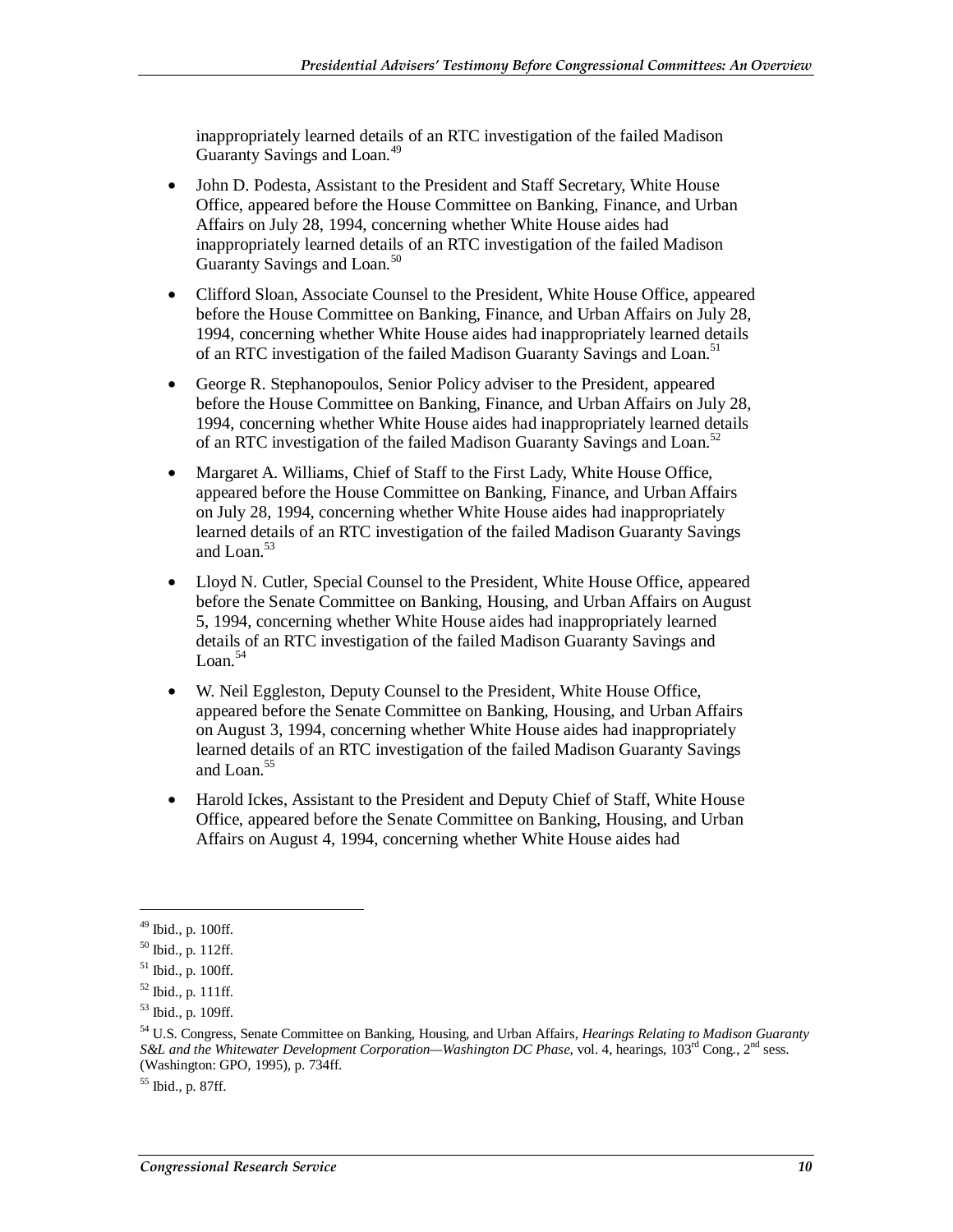inappropriately learned details of an RTC investigation of the failed Madison Guaranty Savings and Loan.<sup>56</sup>

- Joel I. Klein, Deputy Counsel to the President, appeared before the Senate Committee on Banking, Housing, and Urban Affairs on August 3, 1994, concerning whether White House aides had inappropriately learned details of an RTC investigation of the failed Madison Guaranty Savings and Loan.<sup>57</sup>
- Bruce R. Lindsey, Assistant to the President and Senior Adviser, White House Office, appeared before the Senate Committee on Banking, Housing, and Urban Affairs on August 4, 1994, concerning whether White House aides had inappropriately learned details of an RTC investigation of the failed Madison Guaranty Savings and Loan.<sup>58</sup>
- Thomas F. McLarty III, Counselor to the President, White House Office, appeared before the Senate Committee on Banking, Housing, and Urban Affairs on August 4, 1994, concerning whether White House aides had inappropriately learned details of an RTC investigation of the failed Madison Guaranty Savings and Loan.<sup>59</sup>
- Beth Nolan, Associate Counsel to the President, White House Office, appeared before the Senate Committee on Banking, Housing, and Urban Affairs on August 3, 1994, concerning whether White House aides had inappropriately learned details of an RTC investigation of the failed Madison Guaranty Savings and Loan. $60$
- John D. Podesta, Assistant to the President and Staff Secretary, White House Office, appeared before the Senate Committee on Banking, Housing, and Urban Affairs on August 4, 1994, concerning whether White House aides had inappropriately learned details of an RTC investigation of the failed Madison Guaranty Savings and Loan.<sup>61</sup>
- Clifford M. Sloan, Associate Counsel to the President, White House Office, appeared before the Senate Committee on Banking, Housing, and Urban Affairs on August 3, 1994, concerning whether White House aides had inappropriately learned details of an RTC investigation of the failed Madison Guaranty Savings and Loan.<sup>62</sup>
- George R. Stephanopoulos, Senior Adviser to the President for Policy and Strategy, White House Office, appeared before the Senate Committee on Banking, Housing, and Urban Affairs on August 4, 1994, concerning whether White House aides had inappropriately learned details of an RTC investigation of the failed Madison Guaranty Savings and Loan.<sup>63</sup>

<sup>56</sup> Ibid., p. 353ff.

<sup>57</sup> Ibid., p. 86ff.

<sup>58</sup> Ibid., p. 357ff.

<sup>59</sup> Ibid., p. 270ff.

 $60$  Ibid., p. 89ff.

 $61$  Ibid., p. 360ff.

 $62$  Ibid., p. 88ff.

<sup>63</sup> Ibid., p. 360ff.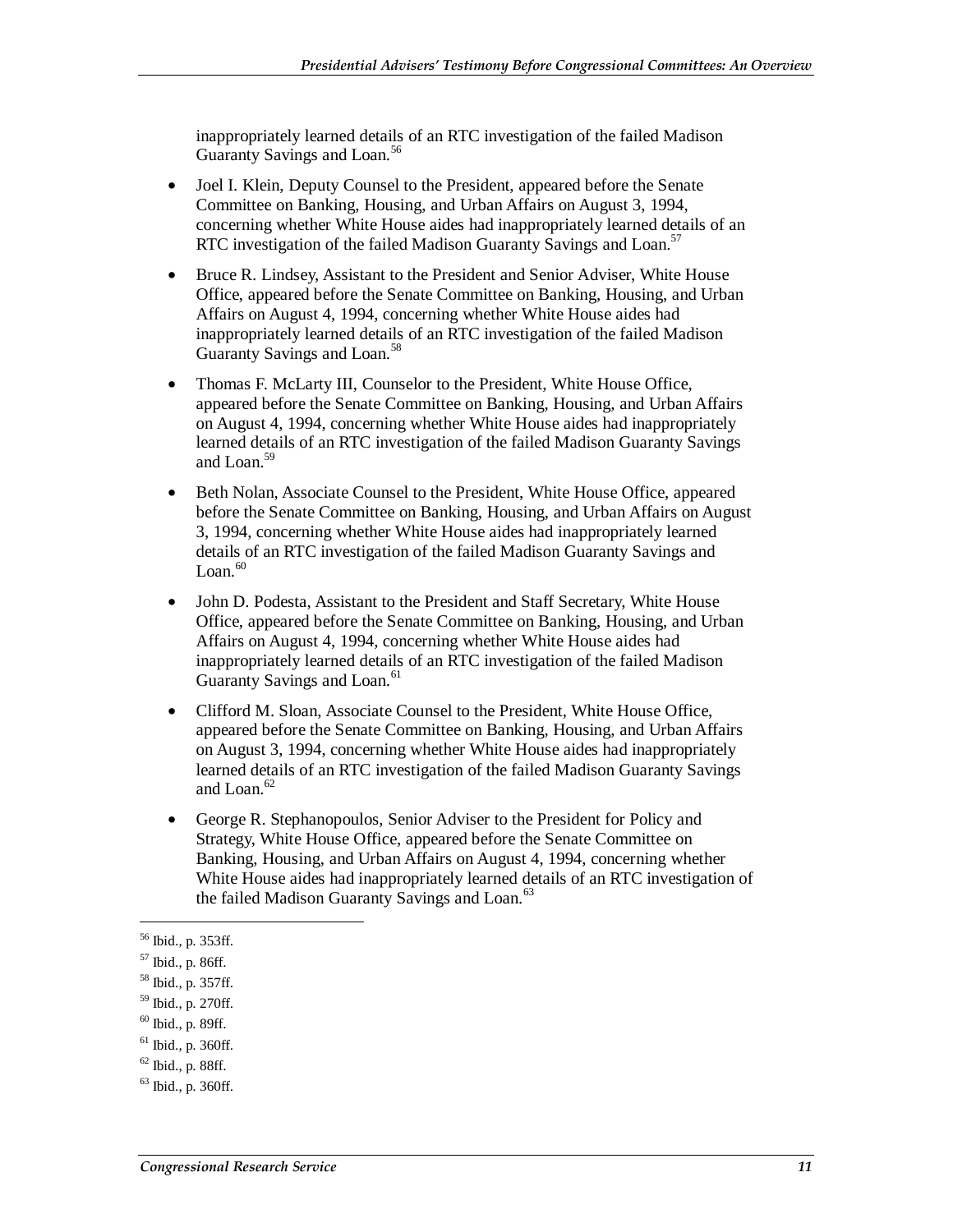- Margaret A. Williams, Assistant to the President and Chief of Staff to the First Lady, White House Office, appeared before the Senate Committee on Banking, Housing, and Urban Affairs on August 4, 1994, concerning whether White House aides had inappropriately learned details of an RTC investigation of the failed Madison Guaranty Savings and Loan.<sup>64</sup>
- Mark D. Gearan, Assistant to the President and Director of Communications and Strategic Planning, White House Office, appeared before the Senate Special Committee to Investigate the Whitewater Development Corporation and Related Matters on July 25, 1995, concerning whether White House staff had engaged in improper contacts regarding the Madison Guaranty Saving and Loan Association, the White Water Development Corporation, and other matters.<sup>65</sup>
- Deborah Gorham, Assistant to the Associate Counsel to the President, White House Office, appeared before the Senate Special Committee to Investigate the Whitewater Development Corporation and Related Matters on August 1, 1995, concerning whether White House staff had engaged in improper contacts regarding the Madison Guaranty Saving and Loan Association, the White Water Development Corporation, and other matters.<sup>66</sup>
- Carolyn C. Huber, Special Assistant to the President and Director of Personal Correspondence, White House Office, appeared before the Senate Special Committee to Investigate the Whitewater Development Corporation and Related Matters on August 3, 1995, and January 18, 1996, concerning whether White House staff had engaged in improper contacts regarding the Madison Guaranty Saving and Loan Association, the White Water Development Corporation, and other matters.<sup>67</sup>
- Harold Ickes, Deputy Chief of Staff, White House Office, appeared before the Senate Special Committee to Investigate the Whitewater Development Corporation and Related Matters on February 23, 1996, concerning whether White House staff had engaged in improper contacts regarding the Madison Guaranty Saving and Loan Association, the White Water Development Corporation, and other matters.<sup>68</sup>
- Evelyn Lieberman, Deputy Press Secretary for Operations, White House Office, appeared before the Senate Special Committee to Investigate the Whitewater Development Corporation and Related Matters on July 26, 1995, concerning whether White House staff had engaged in improper contacts regarding the Madison Guaranty Saving and Loan Association, the White Water Development Corporation, and other matters.<sup>69</sup>

<sup>64</sup> Ibid., p. 272ff.

<sup>65</sup> *Congressional Record*, vol. 141, July 25, 1995, p. D493; although the transcripts of the hearings held by the Senate Special Committee have not been published, a committee list of those who testified before the panel is in the possession of the author.

<sup>66</sup> Ibid., August 1, 1995, p. D519.

<sup>67</sup> Ibid., August 3, 1995, p. D532; Ibid., vol. 142, January 18, 1996, p. D10.

<sup>68</sup> Ibid., vol. 142, February 23, 1996, p. D39.

<sup>69</sup> Ibid., vol. 141, July 26, 1995, p. D499.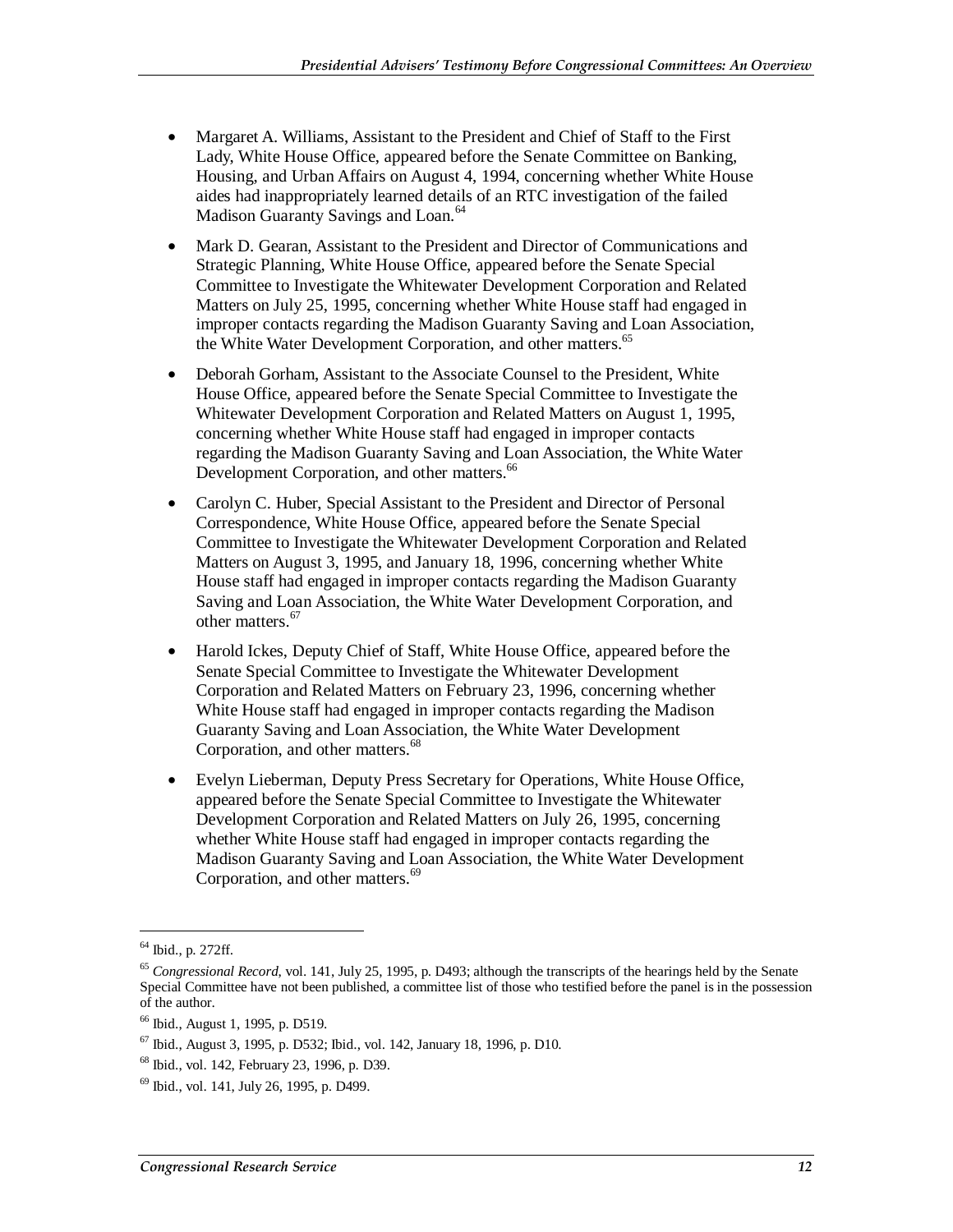- Bruce R. Lindsey, Assistant to the President and Deputy Counsel to the President, White House Office, appeared before the Senate Special Committee to Investigate the Whitewater Development Corporation and Related Matters on August 8 and November 28, 1995, and January 16, 1996, concerning whether White House staff had engaged in improper contacts regarding the Madison Guaranty Saving and Loan Association, the White Water Development Corporation, and other matters. $\frac{70}{2}$
- Capricia P. Marshall, Special Assistant to the First Lady, White House Office, appeared before the Senate Special Committee to Investigate the Whitewater Development Corporation and Related Matters on February 9, 1996, concerning whether White House staff had engaged in improper contacts regarding the Madison Guaranty Saving and Loan Association, the White Water Development Corporation, and other matters.<sup>71</sup>
- Thomas F. McLarty III, Counsel to the President, White House Office, appeared before the Senate Special Committee to Investigate the Whitewater Development Corporation and Related Matters on August 7, 1995, concerning whether White House staff had engaged in improper contacts regarding the Madison Guaranty Saving and Loan Association, the White Water Development Corporation, and other matters.<sup>72</sup>
- Bobby J. Nash, Assistant to the President and Director of Presidential Personnel, White House Office, appeared before the Senate Special Committee to Investigate the Whitewater Development Corporation and Related Matters on January 31 and April 30, 1996, concerning whether White House staff had engaged in improper contacts regarding the Madison Guaranty Saving and Loan Association, the White Water Development Corporation, and other matters.<sup>73</sup>
- Stephen R. Neuwirth, Associate Counsel to the President, White House Office, appeared before the Senate Special Committee to Investigate the Whitewater Development Corporation and Related Matters on August 3, 1995, concerning whether White House staff had engaged in improper contacts regarding the Madison Guaranty Saving and Loan Association, the White Water Development Corporation, and other matters. $74$
- John M. Quinn, Assistant to the President and Chief of Staff to the Vice President, White House Office, appeared before the Senate Special Committee to Investigate the Whitewater Development Corporation and Related Matters on August 7, 1995, concerning whether White House staff had engaged in improper contacts regarding the Madison Guaranty Saving and Loan Association, the White Water Development Corporation, and other matters.<sup>75</sup>

 $^{70}$  Ibid., August 8, 1995, p. D547; Ibid., November 28, 1995, p. D747; Ibid., vol. 142, January 16, 1996, p. D10.

<sup>71</sup> Ibid., vol. 142, February 9, 196, p. D35.

<sup>72</sup> Ibid., vol. 141, August 7, 1995, p. D544.

<sup>73</sup> Ibid., vol. 142, January 31, 1996, p. D22; Ibid., April 30, 1996, p. D195.

<sup>74</sup> Ibid., vol. 141, August 3, 1995, p. D532.

<sup>75</sup> Ibid., August 7, 1995, p. D544.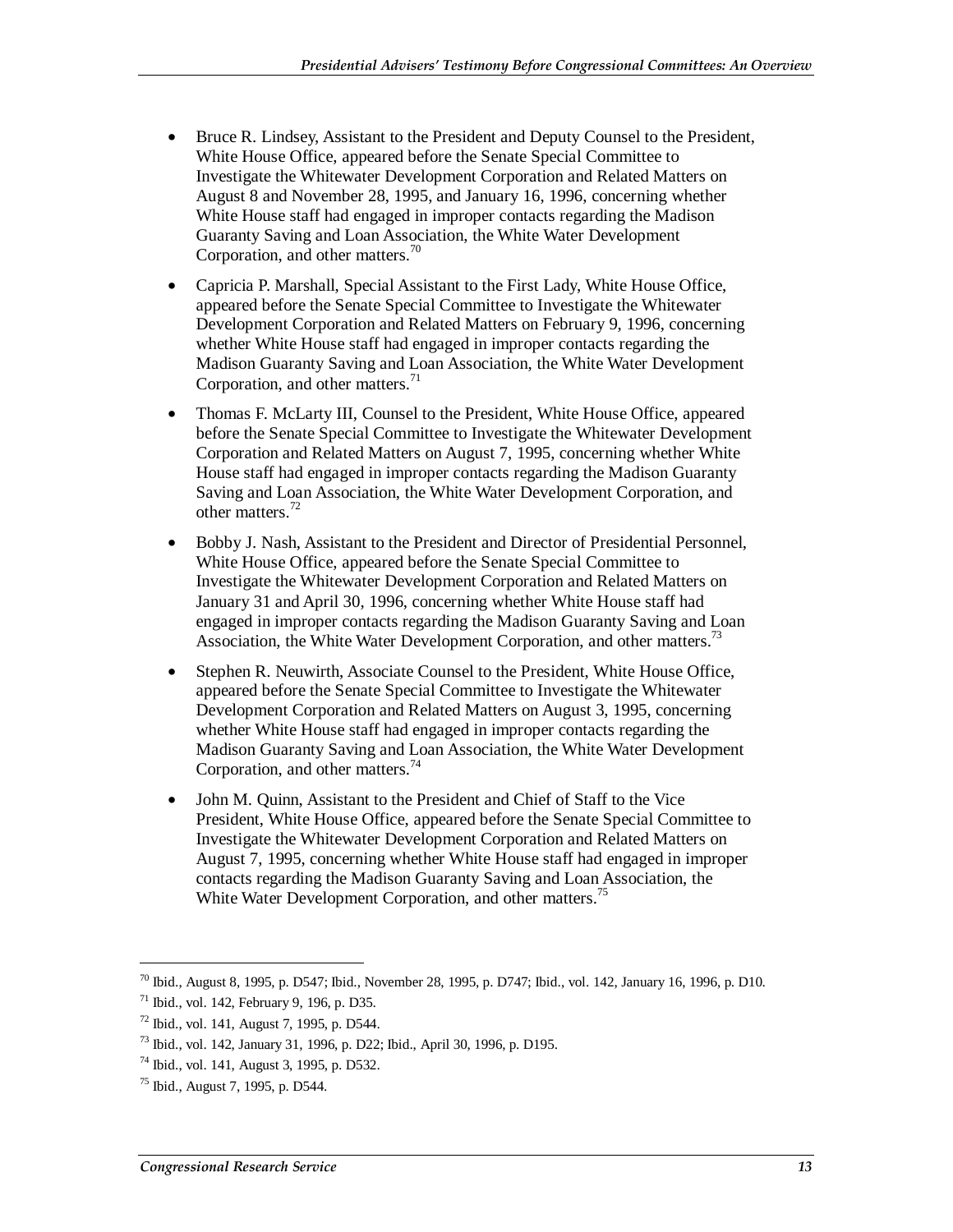- Jane C. Sherburne, Special Counsel to the President, White House Office, appeared before the Senate Special Committee to Investigate the Whitewater Development Corporation and Related Matters on November 9, 1995, and February 9, 1996, concerning whether White House staff had engaged in improper contacts regarding the Madison Guaranty Saving and Loan Association, the White Water Development Corporation, and other matters.<sup>76</sup>
- Patti Solis, Special Assistant to the President and Director of Scheduling for the First Lady, appeared before the Senate Special Committee to Investigate the Whitewater Development Corporation and Related Matters on May 14, 1996, concerning whether White House staff had engaged in improper contacts regarding the Madison Guaranty Saving and Loan Association, the White Water Development Corporation, and other matters.<sup>77</sup>
- Patsy L. Thomasson, Deputy Assistant to the President and Assistant Director for Presidential Personnel, White House Office, appeared before the Senate Special Committee to Investigate the Whitewater Development Corporation and Related Matters on July 25, 1995, and May 9, 1996, concerning whether White House staff had engaged in improper contacts regarding the Madison Guaranty Saving and Loan Association, the White Water Development Corporation, and other matters.78
- Margaret A. Williams, Assistant to the President and Chief of Staff to the First Lady, White House Office, appeared before the Senate Special Committee to Investigate the Whitewater Development Corporation and Related Matters on July 26, November 2, and December 11, 1995, concerning whether White House staff had engaged in improper contacts regarding the Madison Guaranty Saving and Loan Association, the White Water Development Corporation, and other matters.<sup>79</sup>
- Charles Easley, Director of the Office of White House Security, White House Office, appeared before the Senate Committee on the Judiciary on June 28, 1996, concerning the dissemination of Federal Bureau of Investigation background investigation reports and other information to the White House.<sup>80</sup>
- Lanny Breuer, Special Counsel to the President, White House Office, appeared before the House Committee on Government Reform and Oversight on November 7, 1997, concerning White House compliance with committee subpoenas issued in the course of an investigation into alleged fund-raising abuses and the funneling of foreign money into political campaigns.<sup>81</sup>
- Cheryl Mills, Deputy Assistant to the President and Deputy Counsel to the President, White House Office, appeared before the House Committee on

 $^{76}$  Ibid., November 9, 1995, p. D721; Ibid., vol. 142, February 9, 1996, p. D35.

 $77$  Ibid., vol. 142, May 14, 1996, p. D236.

<sup>78</sup> Ibid., vol. 141, July 25, 1995, p. D493; Ibid., vol. 142, May 9, 1996, p. D227.

<sup>&</sup>lt;sup>79</sup> Ibid., vol. 141, July 26, 1995, p. D499; Ibid., November 2, 1995, p. D707; Ibid., December 11, 1995, p. D774.

<sup>80</sup> Ibid., vol. 142, June 28, 1996, p. D362.

<sup>81</sup> U.S. Congress, House Committee on Government Reform and Oversight, *White House Compliance with Committee*  Subpoenas, hearings,  $105<sup>th</sup>$  Cong., 1<sup>st</sup> sess. (Washington: GPO, 1998), p. 219ff.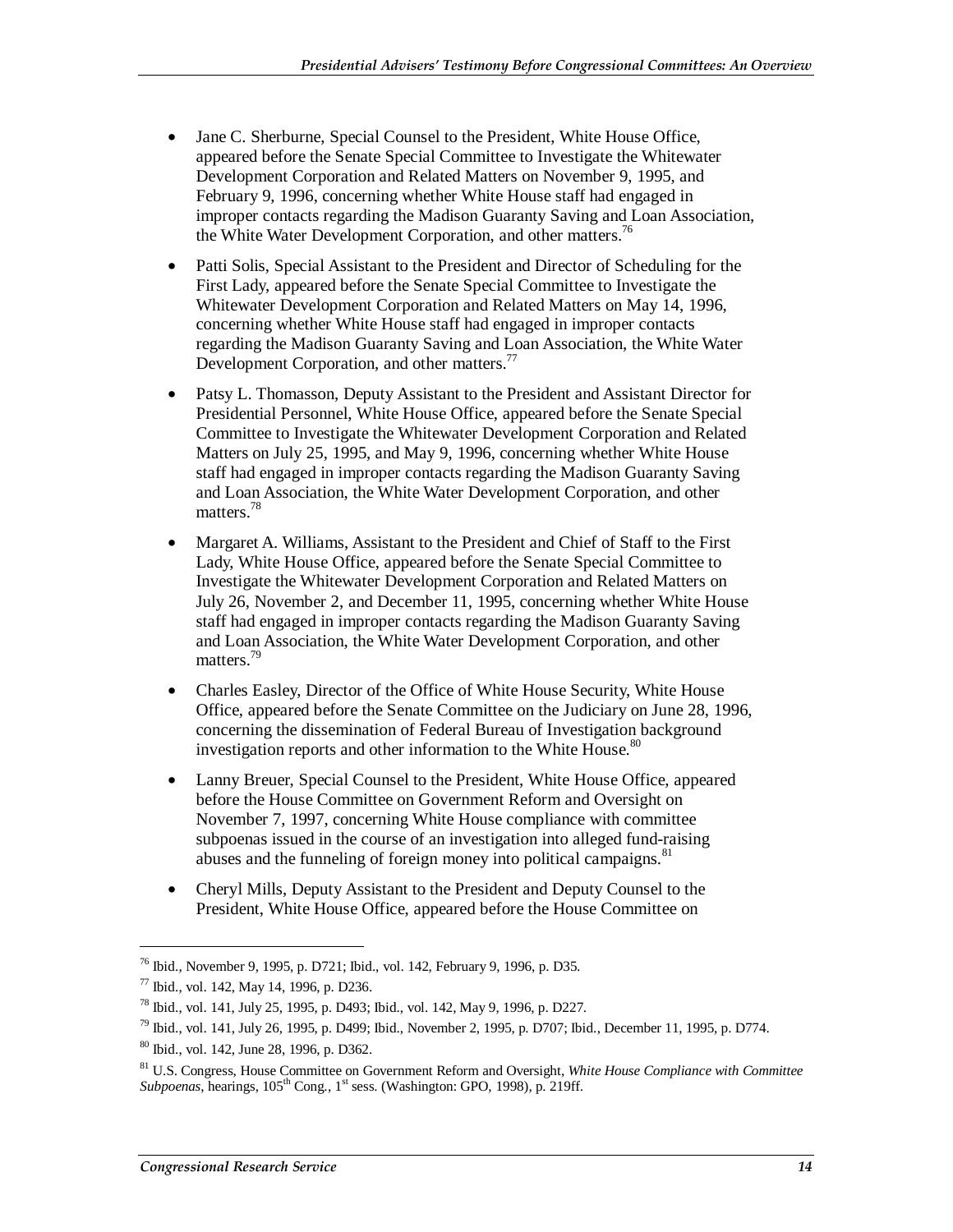Government Reform and Oversight on November 6 and 7, 1997, concerning White House compliance with committee subpoenas issued in the course of an investigation into alleged fund-raising abuses and the funneling of foreign money into political campaigns. $82$ 

- Dimitri Nionakis, Associate Counsel to the President, White House Office, appeared before the House Committee on Government Reform and Oversight on November 7, 1997, concerning White House compliance with committee subpoenas issued in the course of an investigation into alleged fund-raising abuses and the funneling of foreign money into political campaigns.<sup>83</sup>
- Charles F. C. Ruff, Counsel to the President, White House Office, appeared before the House Committee on Government Reform and Oversight on November 6 and 7, 1997, concerning White House compliance with committee subpoenas issued in the course of an investigation into alleged fund-raising abuses and the funneling of foreign money into political campaigns.<sup>84</sup>
- Nancy Heinreich, Deputy Assistant to the President for Appointments and Scheduling, White House Office, appeared before the House Committee on Government Reform and Oversight on November 13, 1997, concerning the White House access and political campaign donations of Johnny Chung.<sup>85</sup>
- Mark Lindsay, Assistant to the President and Director of White House Management and Administration, White House Office, appeared before the House Committee on Government Reform on March 23, 2000, concerning White House mismanagement of its e-mail system and e-mails subpoenaed by the committee.<sup>86</sup>
- Dimitri Nionakis, Associate Counsel to the President, appeared before the House Committee on Government Reform on May 24, 2000, concerning White House mismanagement of its e-mail system and e-mails subpoenaed by the committee.<sup>87</sup>
- Beth Nolan, Counsel to the President, White House Office, appeared before the House Committee on Government Reform on March 30 and May 4, 2000, concerning White House mismanagement of its e-mail system and e-mails subpoenaed by the committee.<sup>88</sup>
- Thomas J. Ridge, Assistant to the President for Homeland Security, White House Office, appeared before the Senate Committee on Governmental Affairs on June 20, 2002, concerning the proposed Department of Homeland Security.<sup>89</sup>

<sup>82</sup> Ibid., pp. 51ff, 157ff.

<sup>83</sup> Ibid., p. 218ff.

<sup>84</sup> Ibid., pp. 44ff, 152f.

<sup>85</sup> U.S. Congress, House Committee on Government Reform and Oversight, *Johnny Chung: His Unusual Access to the White House, His Political Donations, and Related Matters, hearings, 105<sup>th</sup> Cong., 1<sup>st</sup> sess. (Washington: GPO, 1998),* p. 705ff.

<sup>86</sup> U.S. Congress, House Committee on Government Reform, *Missing White House E-mails: Mismanagement of Subpoenaed Records*, hearings, 106<sup>th</sup> Cong., 2<sup>nd</sup> sess. (Washington: GPO, 2001), p. 137ff.

<sup>87</sup> Ibid., p. 769ff.

<sup>88</sup> Ibid., pp. 262ff, 769ff.

<sup>89</sup> U.S. Congress, Senate Committee on Governmental Affairs, *President Bush's Proposal to Create a Department of*  (continued...)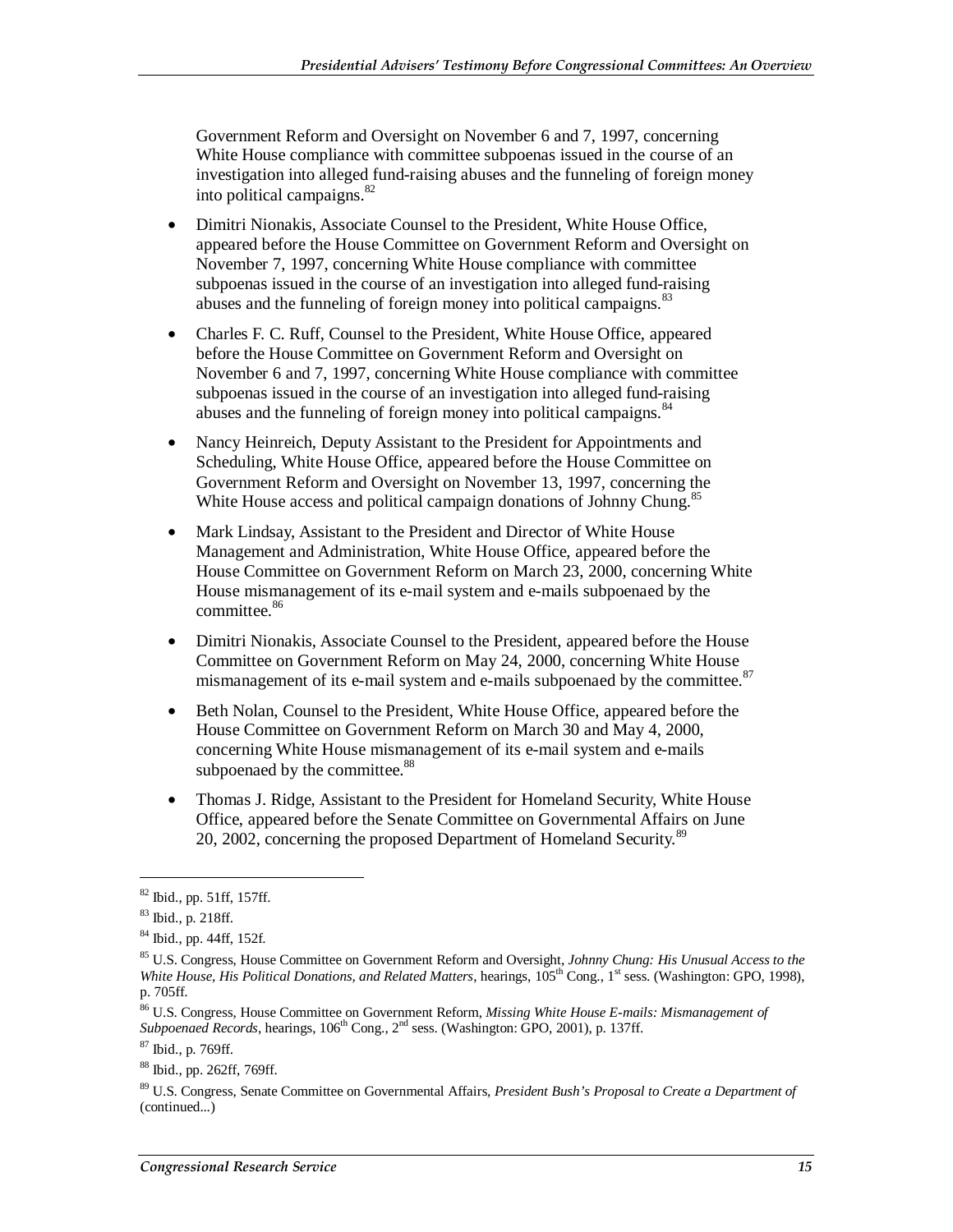- Thomas J. Ridge, Assistant to the President for Homeland Security, White House Office, appeared before the House Committee on Government Reform on June 20, 2002, concerning the proposed Department of Homeland Security.<sup>90</sup>
- Thomas J. Ridge, Assistant to the President for Homeland Security, White House Office, appeared before the House Committee on Energy and Commerce on June 26, 2002, concerning the proposed Department of Homeland Security.<sup>91</sup>
- Thomas J. Ridge, Assistant to the President for Homeland Security, White House Office, appeared before the Senate Committee on the Judiciary on June 26, 2002, concerning the proposed Department of Homeland Security.<sup>92</sup>
- Thomas J. Ridge, Assistant to the President for Homeland Security, White House Office, appeared before the House Committee on the Judiciary on June 26, 2002, concerning the proposed Department of Homeland Security.<sup>93</sup>
- Thomas J. Ridge, Assistant to the President for Homeland Security, White House Office, appeared before the Senate Committee on Environment and Public Works on July 10, 2002, concerning the proposed Department of Homeland Security.<sup>94</sup>
- Thomas J. Ridge, Assistant to the President for Homeland Security, White House Office, appeared before the House Select Committee on Homeland Security on July 15, 2002, concerning the proposed Department of Homeland Security.<sup>95</sup>
- Thomas J. Ridge, Assistant to the President for Homeland Security, White House Office, appeared before the Senate Committee on Health, Education, Labor, and Pensions on July 16, 2002, concerning the proposed Department of Homeland Security.<sup>96</sup>
- Thomas J. Ridge, Assistant to the President for Homeland Security, White House Office, appeared before the Senate Committee on Agriculture, Nutrition, and Forestry on July 17, 2002, concerning the proposed Department of Homeland Security.<sup>97</sup>
- J. Scott Jennings, Special Assistant to the President and Deputy White House Political Director, appeared before the Senate Committee on the Judiciary on

<sup>(...</sup>continued)

*Homeland Security*, hearing, 107<sup>th</sup> Cong., 2<sup>nd</sup> sess. (Washington: GPO, 2002), p. 25ff.

<sup>90</sup> U.S. Congress, House Committee on Government Reform, *The Department of Homeland Security: An Overview of the President's Proposal*, hearing,  $107<sup>th</sup>$  Cong.,  $2<sup>nd</sup>$  sess. (Washington: GPO, 2002), p. 85ff.

<sup>91</sup> U.S. Congress, House Committee on Energy and Commerce, *Creating the Department of Homeland Security: Consideration of the Administration's Proposal*, hearings, 107th Cong., 2nd sess. (Washington: GPO, 2002), p. 14ff.

<sup>92</sup> *Congressional Record*, v. 148, June 26, 2002, p. D687.

<sup>&</sup>lt;sup>93</sup> U.S. Congress, House Committee on the Judiciary, *Homeland Security Act of 2002*, hearing, 107<sup>th</sup> Cong. 2<sup>nd</sup> sess. (Washington: GPO, 2002), p. 5ff.

<sup>94</sup> *Congressional Record*, v. 148, July 10, 2002, p. D730.

<sup>95</sup> U.S. Congress, House Select Committee on Homeland Security, *H.R. 5005, the Homeland Security Act of 2002, Days 1 and 2*, hearings,  $107<sup>th</sup>$  Cong.,  $2<sup>nd</sup>$  sess. (Washington: GPO, 2002), p. 7ff.

<sup>&</sup>lt;sup>96</sup> U.S. Congress, Senate Committee on Health, Education, Labor, and Pensions, *Homeland Security*, hearing, 107<sup>th</sup> Cong., 2nd sess. (Washington: GPO, 2002), p. 8ff.

<sup>97</sup> *Congressional Record*, v. 148, July 17, 2002, p. D768.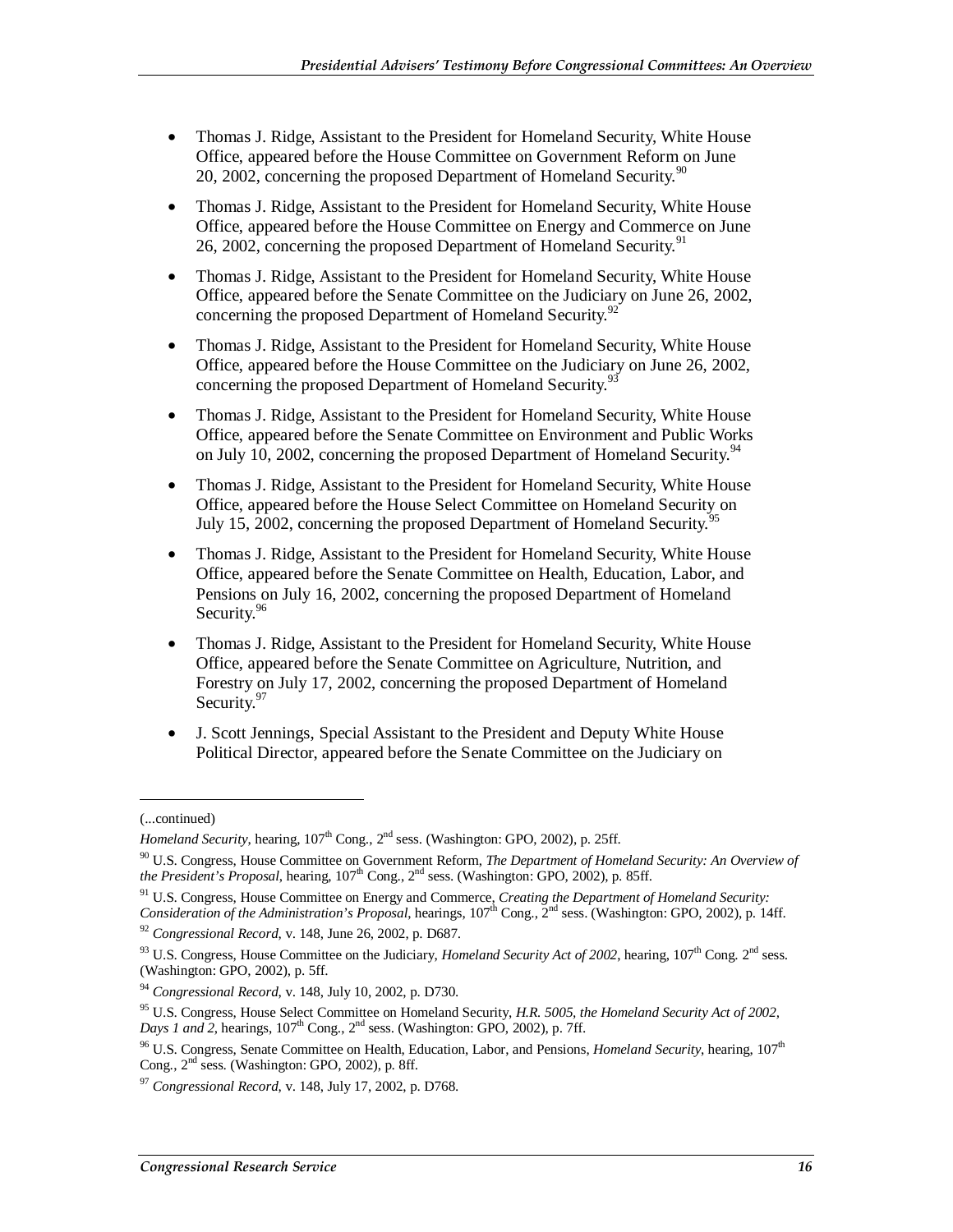August 2, 2007, concerning the dismissal of United States Attorneys following issuance by the committee of a subpoena compelling such testimony.<sup>98</sup>

In a somewhat different case, Condoleezza Rice, Assistant to the President for National Security Affairs, after initially declining to testify, appeared before the National Commission on Terrorist Attacks Upon the United States on April 8, 2004, concerning the anti-terrorism efforts of the Bush Administration prior to the September 11, 2001, attacks upon the World Trade Center and the Pentagon.<sup>99</sup> Some viewed the commission as an independent entity because its membership was appointed by the President and the party leaders of Congress, while others noted that the panel's authorizing statute established it in the legislative branch.<sup>100</sup> On June 26, 2008, David S. Addington, Chief of Staff for Vice President Richard Cheney, testified before a subcommittee of the House Committee on the Judiciary concerning legal justification for harsh interrogation methods. $101$ 

#### **Presidential Adviser Testimony Refused**

Beginning with the years immediately after the conclusion of World War II, examples are provided below of instances when invited congressional committee or subcommittee testimony by a presidential adviser was refused. All examples are based upon the public record.

- John R. Steelman, Assistant to the President, White House Office, declined in March 1948 to appear before a special subcommittee of the House Committee on Education and Labor. $102$
- Herbert G. Klein, Director of White House Communications, White House Office, declined on September 21, 1971, to appear before the Senate Judiciary Subcommittee on Constitutional Rights.<sup>103</sup>
- Frederick V. Malek, Special Assistant to the President, White House Office, and Charles W. Colson, Special Counsel to the President, White House Office, declined in December 1971 to appear before the Senate Judiciary Subcommittee on Constitutional Rights.<sup>104</sup>

<sup>98</sup> Paul Kane, "Bush Aide Addresses Missing RNC E-Mails," *Washington Post*, August 3, 2007, p. A2; Neil A. Lewis, "White House Aide Won't Answer Questions of a Senate Panel," *New York Times*, August 3, 2007, p. A13. Sara M. Taylor, who had been Deputy Assistant to the President and Director of Political Affairs, appeared before the Senate Committee on the Judiciary on July 11, 2007, also concerning the dismissal of United States Attorneys, and also following issuance by the committee of a subpoena.

<sup>99</sup> James G. Lakely, "Al Qaeda a Target Early, Rice Says," *Washington Times*, April 9, 2004, pp. A1, A13; Dan Eggen and Walter Pincus, "Rice Defends Pre-9/11 Anti-Terrorism Efforts: U.S. 'Was Not on War Footing,' She Says," *Washington Post*, April 9, 2004, pp. A1, A10.

<sup>&</sup>lt;sup>100</sup> See 116 Stat. 2408.

<sup>101</sup> Dan Eggen, "Bush Policy Authors Defend Their Actions," *Washington Post*, June 27, 2008, p. A2; Scott Shane, "Two Testify on Memo Spelling Out Interrogation," *New York Times*, June 27, 2008, p. A15.

<sup>&</sup>lt;sup>102</sup> U.S. Congress, House Committee on Education and Labor, *Investigation of the GSA Strike*, hearings, 80<sup>th</sup> Cong., 2<sup>nd</sup> sess. (Washington: GPO, 1948), pp. 347-353.

<sup>&</sup>lt;sup>103</sup> U.S. Congress, Senate Committee on the Judiciary, Freedom of the Press, hearings,  $92<sup>nd</sup> Cong., 1<sup>st</sup>$  and  $2<sup>nd</sup>$  sess. (Washington: GPO, 1972), p. 1299.

 $104$  Ibid., p. 425.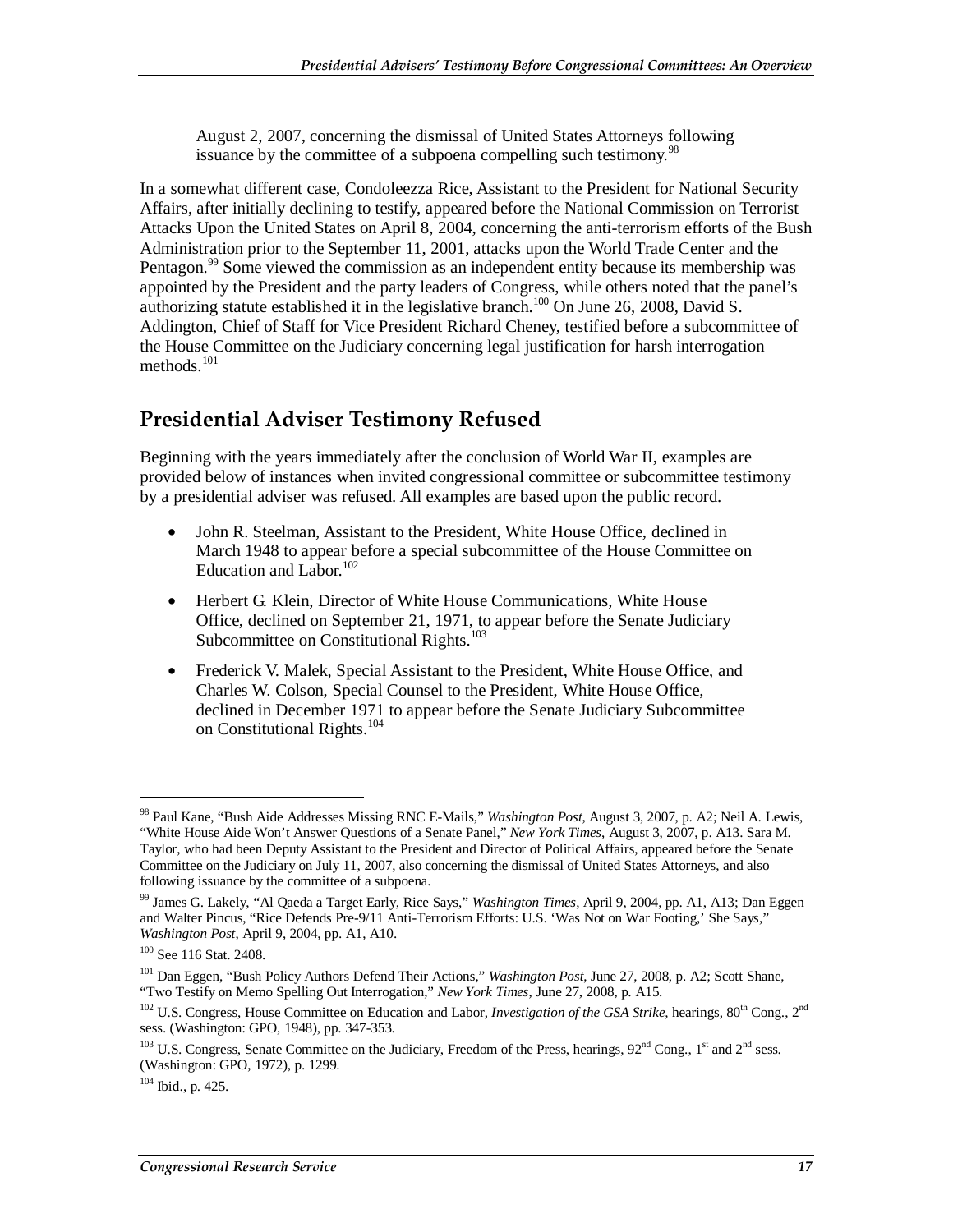- Henry A. Kissinger, Assistant to the President for National Security Affairs, White House Office, declined on February 28, 1972, to appear before the Senate Committee on Foreign Relations.<sup>105</sup>
- David Young, Special Assistant to the National Security Council, declined on April 29, 1972, to appear before the House Government Operations Subcommittee on Foreign Operations and Government Information.<sup>106</sup>
- Thomas J. Ridge, Assistant to the President for Homeland Security, White House Office, declined March 15 and April 4, 2002, requests to appear before the Senate Committee on Appropriations.<sup>107</sup>
- Thomas J. Ridge, Assistant to the President for Homeland Security, White House Office, after declining to appear before the House Appropriations Subcommittee on Treasury, Postal Service, and General Government in late March, agreed to an informal, closed, April 10, 2002, meeting of subcommittee members.<sup>108</sup>
- Douglas Badger, Special Assistant to the President for Economic Policy, Office of Policy Development, declined on March 31, 2004, to appear before the House Committee on Ways and Means.<sup>109</sup>
- Karl C. Rove, Assistant to the President and Deputy Chief of Staff, did not appear before the Senate Committee on the Judiciary on August 2, 2007, concerning the dismissal of United States Attorneys, following the issuance by the committee of a subpoena compelling his testimony on that date. $110$

<sup>105</sup> *Congressional Record*, vol. 118, March 28, 1972, p. 10471; Kissinger "occasionally talked on the phone, or privately met, with top legislative leaders, briefed them at pro forma consultations before major military actions or on the occasion of big diplomatic agreements, and once in a while informally briefed larger congressional groups. Kissinger would go to the Hill, incognito as it were, a couple of times a year and he might entertain a congressional group in the OEOB [Old Executive Office Building] maybe once a year. In some of the sessions that did occur the Congress was misinformed on key issues ... in the cases of the Vietnam peace agreement and the first SALT agreements with the Soviets." John Prados, *Keepers of the Keys: A History of the National Security Council from Truman to Bush* (New York: William Morrow, 1991), p. 309.

<sup>106</sup> U.S. Congress, House Committee on Government Operations, *U.S. Government Information Policies and Practices—Security Classification Problems Involving*  $(b)(1)$  *of the Freedom of Information Act*, hearings,  $92<sup>nd</sup>$  Cong.,  $2<sup>nd</sup>$  sess. (Washington: GPO, 1972), p. 2453.

<sup>107</sup> Associated Press, "Ridge Won't Tell Senate His Views on the War," *Washington Times*, March 5, 2002, p. A3; Alison Mitchell, "Congressional Hearings: Letter to Ridge Is Latest Jab in Fight Over Balance of Powers," *New York Times*, March 5, 2002, p. A8; Mark Preston, "Byrd Holds Firm," *Roll Call*, April 18, 2002, pp. 1, 26, 28.

<sup>108</sup> George Archibald, "Panel Ties Funding to Ridge Testimony," *Washington Times*, March 22, 2002, pp. A1, A14; George Archibald, "White House Mollifies House Panel," *Washington Times*, March 23, 2002, A1, A4; Elizabeth Becker, "Domestic Security: Ridge Briefs House Panel, but Discord Is Not Resolved," *New York Times*, April 11, 2002, p. A17.

<sup>109</sup> Amy Goldstein, "Democrats Ask Bush Aides to Explain Role on Medicare Cost," *Washington Post*, March 20, 2004, p. A5; "Ways and Means Republicans Allow Scully, White House to Avoid Answering Questions on Medicare Estimate Coverup," News Release from Rep. Charles B. Rangel, Committee on Ways and Means, April 1, 2004.

<sup>110</sup> U.S. Congress, Senate Committee on the Judiciary, *Preserving Prosecutorial Independence: Is the Department of Justice Politicizing the Hiring and Firing of U.S. Attorneys?* 110<sup>th</sup> Cong., 1<sup>st</sup> sess., S.Hrg. 110-495 (Washington: GPO, 2008), p. 459. Rove resigned later that month. Harriet Miers, who had been Counsel to the President, did not appear before the House Committee on the Judiciary on July 12, 2007, concerning the dismissal of United States Attorneys, following the issuance of a subpoena compelling her testimony on that date. U.S. Congress, House Committee on the Judiciary, *Resolution Recommending that the House of Representatives Find Harriet Miers and Joshua Bolten, Chief of Staff, White House, in Contempt of Congress for Refusal to Comply with Subpoenas Duly Issued by the Committee on the Judiciary*, 110<sup>th</sup> Cong., 1<sup>st</sup> sess., November 5, 2007, H.Rept. 110-423, p. 3. The House later adopted a resolution (continued...)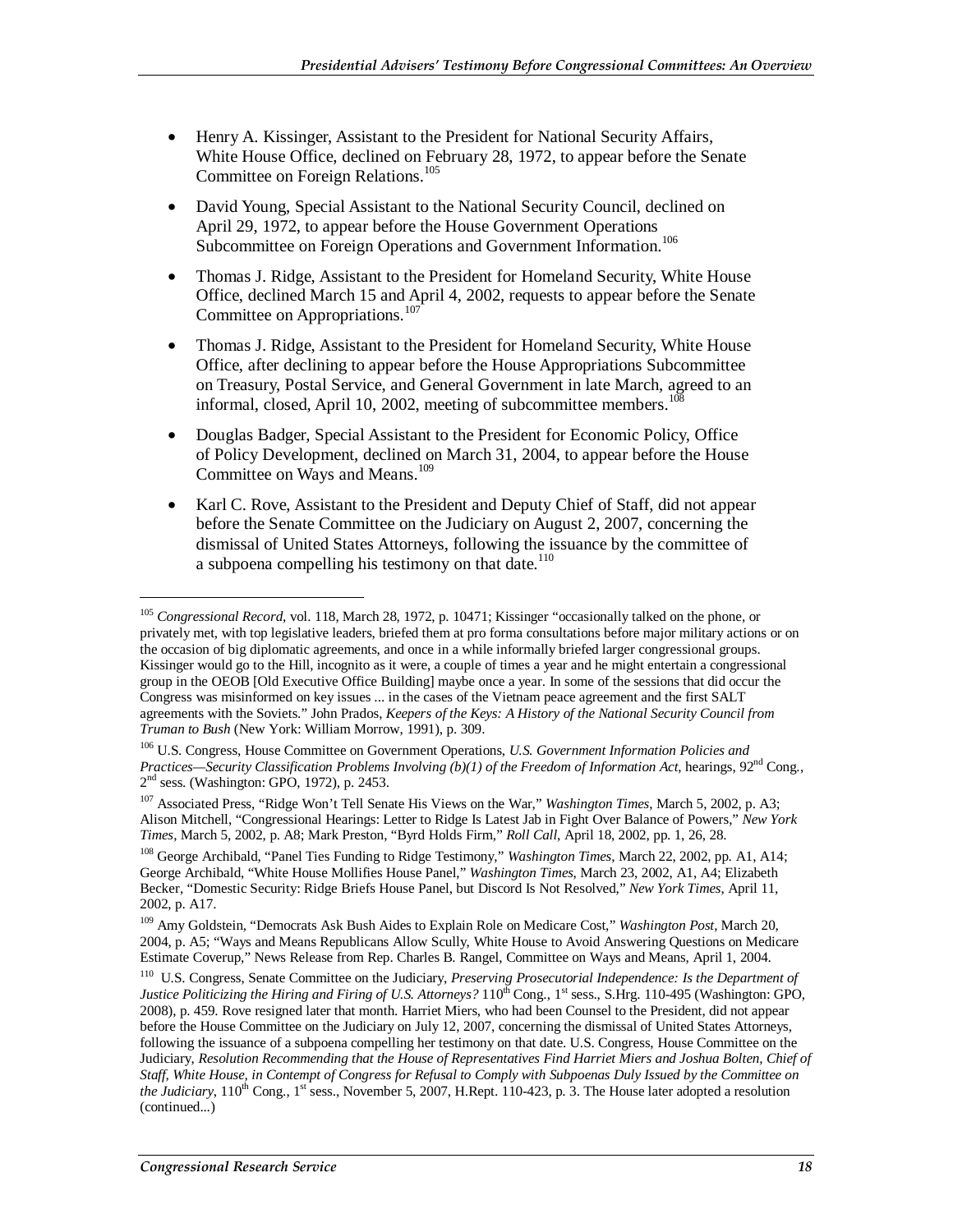## **Why Presidential Advisers Do Not Regularly Testify Before Committees**

"Although White House aides do not testify before congressional committees on a regular basis," it has been observed, "under certain conditions they do. First, intense and escalating political embarrassment may convince the White House that it is in the interest of the President to have these aides testify and ventilate the issue fully. Second, initial White House resistance may give way in the face of concerted congressional and public pressure."<sup>111</sup>

Given the comity between the executive and legislative branches, Congress often elects not to request the appearance of presidential aides.<sup>112</sup> When Congress has requested the appearance of such aides, Presidents and their aides have at times resisted, asserting the separation of powers doctrine and/or executive privilege.<sup>113</sup> These two grounds for declining to comply with congressional requests for the appearance of presidential aides overlap, and it is sometimes difficult to determine which argument is being raised.<sup>114</sup>

President Richard M. Nixon contended: "Under the doctrine of separation of powers, the manner in which the President personally exercises his assigned executive powers is not subject to questioning by another branch of Government. If the President is not subject to such questioning, it is equally appropriate that members of his staff not be so questioned, for their roles are in effect an extension of the Presidency."<sup>115</sup>

The separation of powers doctrine was also cited in guidelines for White House staff issued during the Carter Administration as the basis for the "immunity" of the staff from appearing

<sup>(...</sup>continued)

finding Miers in contempt of Congress (H.Res. 979,  $110<sup>th</sup>$  Congress.) Rove and Miers were interviewed by the committee during the 111<sup>th</sup> Congress. Miers met with the committee on June 15, 2009, and Rove met with the committee on July 7 and July 30, 2009. (See http://judiciary.house.gov/issues/issues\_WHInterviews.html.)

<sup>111</sup> Louis Fisher, "White House Aides Testifying before Congress," *Presidential Studies Quarterly*, vol. 27, Winter 1997, p. 139.

<sup>112</sup> Ibid., p. 151.

 $113$  Ibid., pp. 140-141.

<sup>&</sup>lt;sup>114</sup> In two instances during the Carter Administration, when presidential advisers declined to appear before committees, objections were raised which are difficult to categorize. *See* Mark J. Rozell, "Executive Privilege and the Modern Presidents: In Nixon's Shadow," *Minnesota Law Review*, vol. 83, May 1999, pp. 1069, 1090-1091, 1092. The Bush Administration resisted congressional attempts to secure the testimony of Tom Ridge, Assistant to the President for Homeland Security. The Administration invoked the separation of powers doctrine ("Ridge Will Not Give Congress His Testimony," *USA Today*, March 25, 2002, p. 7A), and stated that Ridge would not appear because he was a presidential adviser, not a Cabinet officer, and because he was not confirmed by the Senate. The Bush Administration also contended that the President, rather than Congress, oversees a presidential adviser who is not confirmed by the Senate. "A Nation Challenged: Congressional Hearings," *New York Times*, March 5, 2002, p. 8; "Congress, White House Fight Over Ridge Status," *Washington Post*, March 21, 2002, p. A33. However, some Members argued that Ridge's position was new and unique, and that he had influence over multiple departments whose budgets were subject to Congress's power of the purse. "Backlash Grows Against White House Secrecy," *Christian Science Monitor*, March 25, 2002, p. 3.

<sup>115</sup> Fisher, "White House Aides Testifying before Congress," p. 140 (quoting *Public Papers of the President*, *1973* (Washington: GPO, 1975), at p. 160). The separation of powers doctrine was also cited by the Carter Administration as the rationale for White House advisers not appearing before Congress. Rozell, "Executive Privilege and the Modern Presidents: In Nixon's Shadow," pp. 1091-1092.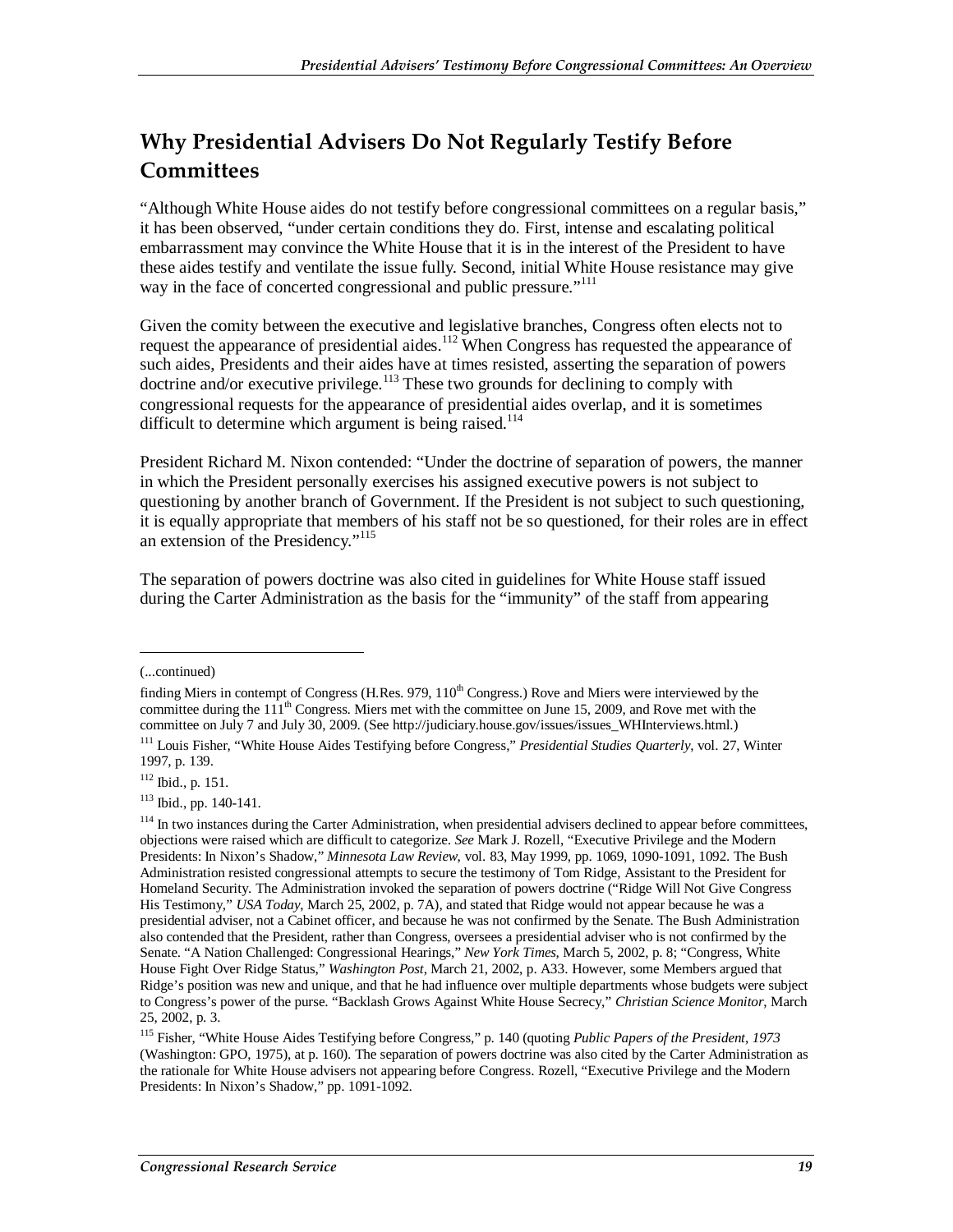before committees.<sup>116</sup> The guidelines "articulated the traditional arguments against compulsory testimony to Congress by White House advisers (i.e., need for 'frank and candid discussions,' personal advisers are agents of the President)."<sup>117</sup>

Executive privilege was invoked during the Nixon Administration when congressional committees sought the testimony of a White House aide at a Senate confirmation hearing<sup>118</sup> and the testimony of the White House Counsel at Senate committee hearings on the Watergate incident and related matters.<sup>119</sup>

#### **Congress's Right to Executive Branch Information**

Congress has a constitutionally rooted right of access to the information it needs to perform its Article I legislative and oversight functions.<sup>120</sup> Generally, a congressional committee with jurisdiction over the subject matter, which is conducting an authorized investigation for legislative or oversight purposes, has a right to information held by the executive branch in the absence of either a valid claim of constitutional privilege by the executive or a statutory provision whereby Congress has limited its constitutional right to information.<sup>121</sup>

Efforts by congressional committees to obtain information from the executive branch are sometimes met with assertions of executive privilege.<sup>122</sup> No decision of the Supreme Court resolves the question of whether there are any circumstances in which the executive branch can refuse to provide information sought by Congress on the basis of executive privilege, but the case law offers some guidance for committees when the privilege is asserted. In upholding a judicial subpoena in *United States* v. *Nixon*,<sup>123</sup> the Supreme Court found a constitutional basis for the

<sup>116</sup> Rozell, "Executive Privilege and the Modern Presidents: In Nixon's Shadow," p. 1091 and note 116 (citing to memorandum of February 8, 1979, from Robert Lipshutz to White House staff).

 $117$  Ibid., p.1091 and note 15 (citing to Lipshutz memorandum).

<sup>118</sup> Fisher, "White House Aides Testifying before Congress," p. 140.

<sup>119</sup> Ibid., pp. 140-141.

<sup>120</sup> *See McGrain* v. *Daugherty*, 273 U.S. 135, 177, 181-182 (1927). In a frequently quoted passage, the Court explained, at p. 174: A legislative body cannot legislate wisely or effectively in the absence of information respecting the conditions which the legislation is intended to affect or change; and where the legislative body does not itself possess the requisite information—which not infrequently is true—recourse must be had to others who do possess it. Experience has taught that mere requests for such information often are unavailing, and also that information which is volunteered is not always accurate or complete; so some means of compulsion are essential to obtain what is needed. All this was true before and when the Constitution was framed and adopted. In that period the power of inquiry—with enforcing process—was regarded and employed as a necessary and appropriate attribute of the power to legislate indeed, was treated as inhering in it. Thus there is ample warrant for thinking, as we do, that the constitutional provisions which commit the legislative function to the two houses are intended to include this attribute to the end that the function may be effectively exercised. *See also Watkins* v. *United States*, 354 U.S. 178, 200 note 33 (1957). For a more detailed discussion of the constitutional and statutory authority for congressional access to information and for an examination of related issues, see CRS Report RL30240, *Congressional Oversight Manual*, by Frederick M. Kaiser et al.

<sup>121</sup> *See Wilkinson v. United States*, 365 U.S. 399, 408-409 (1961); *Congressional Oversight Manual*, *supra* note 117.

 $122$  For a more detailed analysis of the doctrine of executive privilege in the context of congressional investigations, see CRS Report RL30319, *Presidential Claims of Executive Privilege: History, Law, Practice and Recent Developments*, by Morton Rosenberg. *See also* Louis Fisher, *The Politics of Executive Privilege* (Durham, NC: Carolina Academic Press, 2004).

<sup>&</sup>lt;sup>123</sup> 418 U.S. 683 (1974). The subpoena, issued to the President at the request of the Watergate Special Prosecutor, demanded tape recordings of confidential conversations between the President and his advisors. Ibid., p. 703.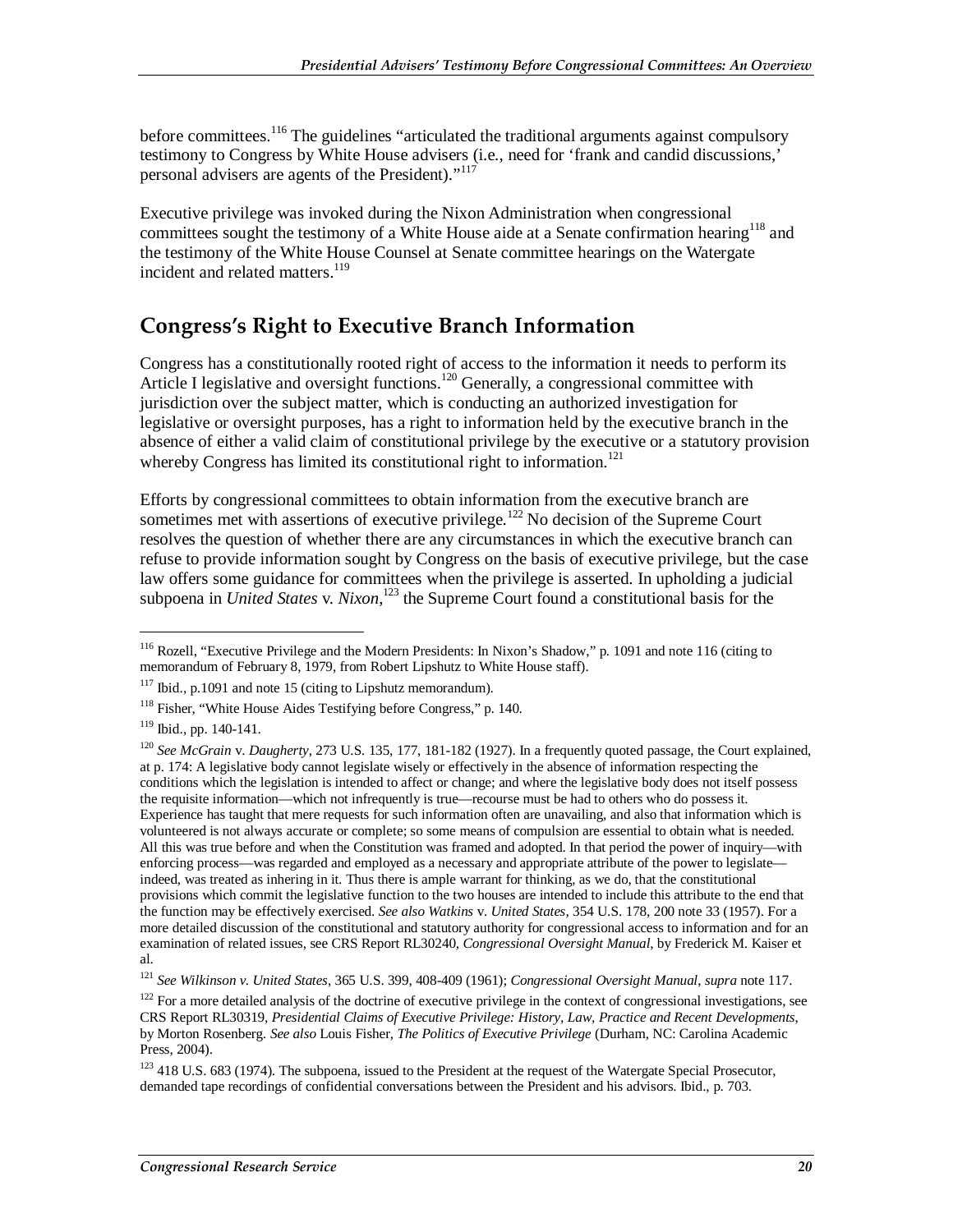doctrine of executive privilege, $124$  rejected the President's contention that the privilege was absolute,<sup>125</sup> and balanced the President's need for confidentiality and the judiciary's need for the materials in a criminal proceeding.<sup>126</sup>

A distinction has been recognized by the courts between two aspects of executive privilege—the presidential communications privilege and the deliberative process privilege.<sup>127</sup> The former has a constitutional basis in the separation of powers doctrine and is rooted in concern for presidential decision making,<sup>128</sup> whereas the latter "is primarily a common law privilege" applicable "to decision making of executive officials generally."<sup>129</sup> The former applies to entire documents (including factual material) and "covers final and postdecisional materials as well as predeliberative ones."<sup>130</sup> The latter covers predecisional and deliberative materials, not "purely factual [material], unless the material is so inextricably intertwined with the deliberative sections of documents that its disclosure would inevitably reveal the government's deliberations."<sup>131</sup> Both

 $126$  Ibid., p. 707. The Court resolved the "competing interests" so as to preserve "the essential functions of each branch." Ibid. Under the circumstances of the case, the judicial need for the tapes outweighed the President's "generalized interest in confidentiality...." Ibid., p. 713. The Court was careful to limit the scope of its decision (ibid., p. 712 n.19), noting that it was not addressing a case involving a congressional demand for information or a case involving the President's interest in preserving state secrets. The Court appeared to be willing to accord greater protection to "military, diplomatic, or sensitive national security secrets" (ibid., p. 706) than it was to a President's communications with his advisers. *United States* v. *Nixon* did not involve a presidential claim of executive privilege in response to a congressional subpoena. In *Senate Select Committee on Presidential Campaign Activities* v. *Nixon*, 498 F.2d 725 (D.C. Cir. 1974), the court reviewed the President's assertion of executive privilege as grounds for not complying with a committee subpoena for tape recordings of conversations between the President and his staff. The court found that "the presumption that the public interest favors confidentiality [in presidential communications] can be defeated only by a strong showing of need by another institution of government.... " Ibid., p. 730. Under the unusual circumstances of that case, the court found that the legislative and oversight needs of the committee were insufficient to overcome the claim of privilege. Ibid., p. 732.

<sup>127</sup> *In re Sealed Case (Espy)*, 121 F.3d 729 (D.C. Cir. 1997). For an analysis of *Espy*, see Rozell, "Executive Privilege and the Modern Presidents: In Nixon's Shadow," pp. 1119-1120.

<sup>128</sup> *Espy*, 121 F.3d at 745, 752. Confidential advice is critical to presidential decision making. Ibid., p. 751. To limit the privilege to its purpose (protecting "the confidentiality of the President's decision making process"), *Espy* construed the privilege narrowly. Ibid., p. 752. *Espy* held that the presidential communications privilege "extends to communications authored by or solicited and received by presidential advisers" when "preparing advice for the President," "even when these communications are not made directly to the President." Ibid., pp. 751-752, 762. *Espy* restricted the privilege to White House advisers with "operational proximity" to the President (ibid., p. 752) and found that the privilege "should not extend to staff outside the White House in executive branch agencies." Ibid. The privilege does not apply to White House advisers when they "exercise substantial independent authority or perform other functions in addition to advising the President.... " Ibid. At issue in *Espy* was a grand jury subpoena for documents pertaining to an investigation by the White House Counsel. The documents "were generated in the course of advising the President in the exercise of his appointment and removal power, a quintessential and nondelegable presidential power." Ibid. The *Espy* court emphasized that its "opinion should not be read as in any way affecting the scope of the [presidential communications] privilege in the congressional-executive context.... The President's ability to withhold information from Congress implicates different constitutional considerations than the President's ability to withhold evidence in judicial proceedings." Ibid., p. 753. Furthermore, the court in *Espy* noted that its "determination of how far down into the executive branch the presidential communications privilege goes" was limited to the circumstances of the case. Ibid.

<sup>&</sup>lt;sup>124</sup> The Court found the basis in "the supremacy of each branch within its own assigned area of constitutional duties" and in the separation of powers. Ibid., pp. 705, 706. See also ibid., pp. 708, 711. The Court also found the privilege to be rooted in the President's need for confidentiality. Ibid., p. 708.

<sup>&</sup>lt;sup>125</sup> Ibid., p. 708. The Court considered presidential communications to be "presumptively privileged" (ibid., p. 705). Because the privilege is not absolute, judicial review is available. Ibid., 708.

<sup>129</sup> Ibid., p. 745.

 $130$  Ibid.

 $131$  Ibid., p. 737.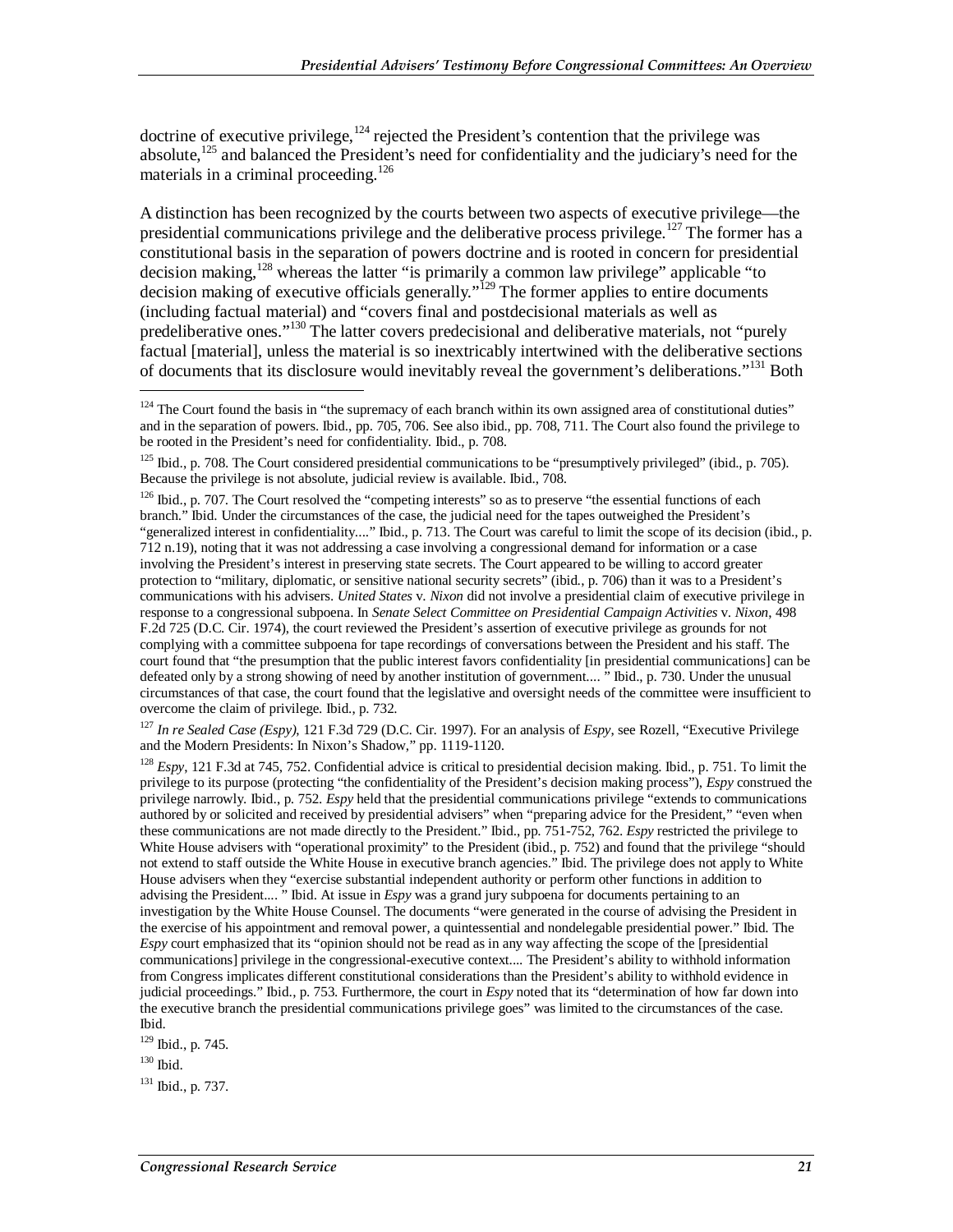privileges are qualified.<sup>132</sup> When either privilege is asserted, the court will balance the public interests involved and assess the need of the party seeking the privileged information.<sup>133</sup>

The range of executive branch officials who may appropriately assert executive privilege before congressional committees, and the circumstances under which they may do so, remains unresolved by the courts $134$  and is a matter that may be determined by case-by-case accommodation between the political branches.<sup>135</sup> Some guidance in this regard was offered by Chief Justice William Rehnquist, when he was Assistant Attorney General in the Nixon Administration. Rehnquist distinguished between "those few executive branch witnesses whose sole responsibility is that of advising the President," who "should not be required to appear [before Congress] at all, since all of their official responsibilities would be subject to a claim of privilege," and "the executive branch witness ... whose responsibilities include the administration of departments or agencies established by Congress, and from whom Congress may quite properly require extensive testimony," subject to "appropriate" claims of privilege.<sup>136</sup>

Will a congressional request for the testimony of one who advises the President be honored? It is the view of the executive<sup>137</sup> that  $(1)$  the few individuals whose sole duty is to advise the President should never be required to testify because all of their duties are protected by executive privilege and (2) an official who has operational functions in a department or agency established by law may be required to testify, although at times such an official may invoke executive privilege. It is the view of the judiciary that the presidential communications privilege should be restricted to White House advisers when "preparing advice for the President.... "<sup>138</sup>

#### **Procedure for Obtaining Executive Branch Testimony**

A congressional committee may request (informally or by a letter from the committee chair, perhaps cosigned by the ranking Member) or demand (pursuant to subpoena<sup>139</sup>) the testimony of a presidential adviser. However, Congress may encounter legal and political problems in attempting to enforce a subpoena to a presidential adviser.

 $132$  Ibid., p. 746. The presidential communications privilege is more difficult to overcome, requiring the party seeking the information to "provide a focused demonstration of need...." Ibid. "The [deliberative process] privilege disappears altogether when there is any reason to believe government misconduct occurred.... A party seeking to overcome the presidential privilege seemingly must always provide a focused demonstration of need, even when there are allegations of misconduct by high-level officials." Ibid.

 $133$  Ibid.

<sup>134</sup> *Cf. In re Lindsey*, 158 F.3d 1263, 1277-1278 (D.C. Cir.) (*dictum*), *cert denied sub nom. Office of the President* v. *Office of Independent Counsel*, 525 U.S. 996 (1998).

<sup>135</sup> *See* Dawn Johnsen, "Executive Privilege Since *United States* v. *Nixon*: Issues of Motivation and Accommodation," vol. 83, *Minnesota Law Review*, May 1999, p. 1127ff.

<sup>136</sup> U.S. Congress, Senate Committee on the Judiciary, Subcommittee on Separation of Powers, *Executive Privilege: The Withholding of Information by the Executive*, hearings, 92nd Cong., 1st Sess. (Washington: GPO, 1971), p. 427 (hereafter, Rehnquist statement).

<sup>&</sup>lt;sup>137</sup> See Rehnquist's statement (*supra* text accompanying note 133) and the discussion of the precedents and practice concerning congressional access to executive branch information, particularly the testimony of presidential advisers) (*supra* notes 110 to 116 and accompanying text). 138 *See Espy*, 121 F.3d at 751-752.

<sup>&</sup>lt;sup>139</sup> Standing committees of both the Senate (Rule XXVI(1)) and the House (Rule XI, cl. 2(m)) have subpoena power.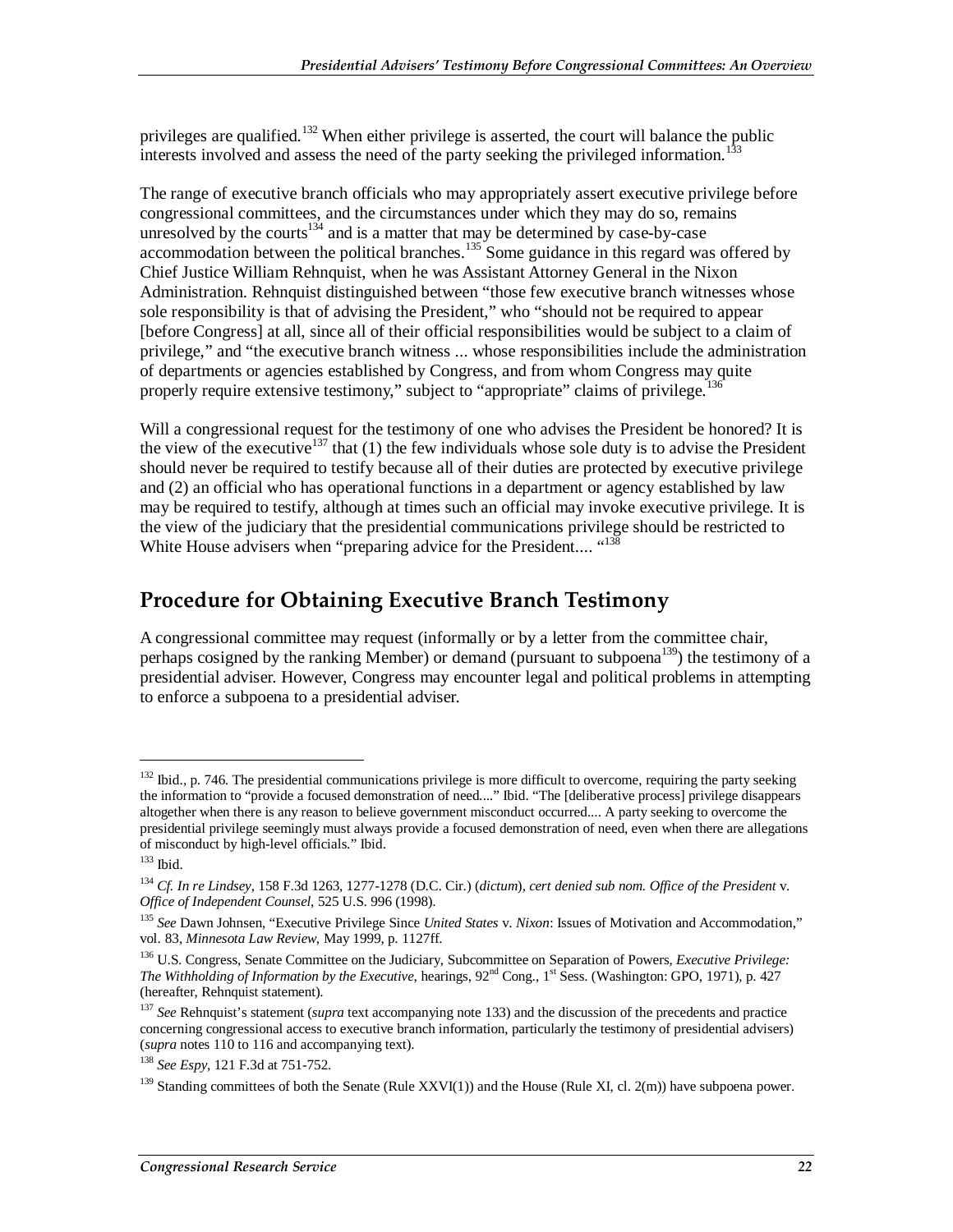Conflicts concerning congressional requests or demands for executive branch testimony or documents often involve extensive negotiations, and may be resolved by some form of compromise as to, inter alia, the scope of the testimony or information to be provided to Congress.<sup>140</sup> If the executive branch fails to comply with a committee subpoena, and if negotiations do not resolve the matter, the committee may employ Congress's inherent contempt authority (involving a trial at the bar of the Senate or House) or statutory criminal contempt authority in an effort to obtain the needed information.<sup>141</sup> Both of these procedures are somewhat cumbersome, and their use may not result in the production of the information that is sought.<sup>142</sup>

When faced with a refusal by the executive branch to comply with a demand for information, Congress has several alternatives to inherent and statutory contempt, although these alternatives are not without their own limitations.<sup>143</sup> One approach is to seek declaratory or other relief in the courts. Previous attempts to seek judicial resolution of interbranch conflicts over information access issues have encountered procedural obstacles and have demonstrated the reluctance of the courts to resolve sensitive separation of powers issues.<sup>144</sup> Other approaches may include, inter

<sup>&</sup>lt;sup>140</sup> A presidential adviser may provide information to a committee in a hearing (answering questions of members of a committee under applicable rules of the House or the committee), in an informal briefing (with only the chairman or with a few or all committee members), or in a deposition. *See*, e.g., Fisher, "White House Aides Testifying before Congress," p. 139. The appearance of a presidential adviser before a committee may be open to the public or it may be closed. His testimony at a hearing may be sworn or unsworn.

In response to congressional attempts to secure the testimony of Ridge (*see supra* note 113), Ridge offered to brief Members privately, but some Members objected. Subsequently, Ridge offered to brief Members of both the Senate and the House informally, but in public. Ridge argued that his proposal would satisfy congressional needs but "avoid the setting of a precedent that could undermine the constitutional separation of powers and the longstanding traditions and practices of both Congress and the executive branch." "A Nation Challenged: The Security Director," *New York Times*, March 26, 2002, p. 13. Ridge said that he would meet with Members in "briefings" but not in "hearings." Louis Fisher, *The Politics of Executive Privilege* (Durham, NC: Carolina Academic Press, 2004), p. 226.

Although the focus of this report is on issues raised by the testimony of presidential advisers before congressional committees, their testimony before other legislative branch entities raises similar issues. Condoleezza Rice, Assistant to the President for National Security Affairs, appeared twice before the National Commission on Terrorist Attacks Upon the United States. The commission, which reported to the Congress and the President, may be viewed as a legislative body because it was established in the legislative branch and because nine of its 10 members were appointed by the congressional leadership. Act of November 27, 2002, P.L. 107-306, 116 Stat. 2408 (amended 2004), 6 U.S.C. § 101 note. Rice was interviewed privately by the commission on February 7, 2004. "Refusal to Testify Has Precedent," *Washington Post*, March 27, 2004, p. A10. Although the Bush Administration at first argued that her appearance in public might prevent the President from receiving the "best and most candid possible advice," she subsequently testified in public and under oath on April 8, 2004. "Talking About Secrets," *Legal Times*, April 19, 2004, p. 66.

<sup>&</sup>lt;sup>141</sup> Both the inherent contempt power and the statutory procedure (2 U.S.C. 192, 194) are outlined in CRS Report RL30240, *Congressional Oversight Manual*, by Frederick M. Kaiser et al. The statutory civil contempt procedure which may be used by Senate committees is not applicable in the case of an executive branch official. 28 U.S.C. 1365.

<sup>&</sup>lt;sup>142</sup> See Randall K. Miller, "Congressional Inquests: Suffocating the Constitutional Prerogative of Executive Privilege," vol. 81, *Minnesota Law Review*, February 1997, pp. 631, 658.

<sup>&</sup>lt;sup>143</sup> For a overview and evaluation of the alternatives, see J. Richard Broughton, "Paying Ambition's Debt: Can the Separation of Powers Tame the Impetuous Vortex of Congressional Investigations?," vol. 21, *Whittier Law Review*, 2000, pp. 797, 825-832. *See also* Roberto Iraola, "Congressional Oversight, Executive Privilege, and Requests for Information Relating to Federal Criminal Investigations and Prosecutions," vol. 87, Iowa Law Review, August 2002, p. 1559ff.

<sup>144</sup> *Senate Select Committee* v. *Nixon*, 498 F.2d 725 (D.C. Cir. 1974); *United States* v. *AT&T*, 551 F.2d 384 (D.C. Cir. 1976) and 567 F.2d 121 (D.C. Cir. 1977) (second opinion); *United States* v. *House of Representatives*, 556 F. Supp. 150 (D.D.C. 1983).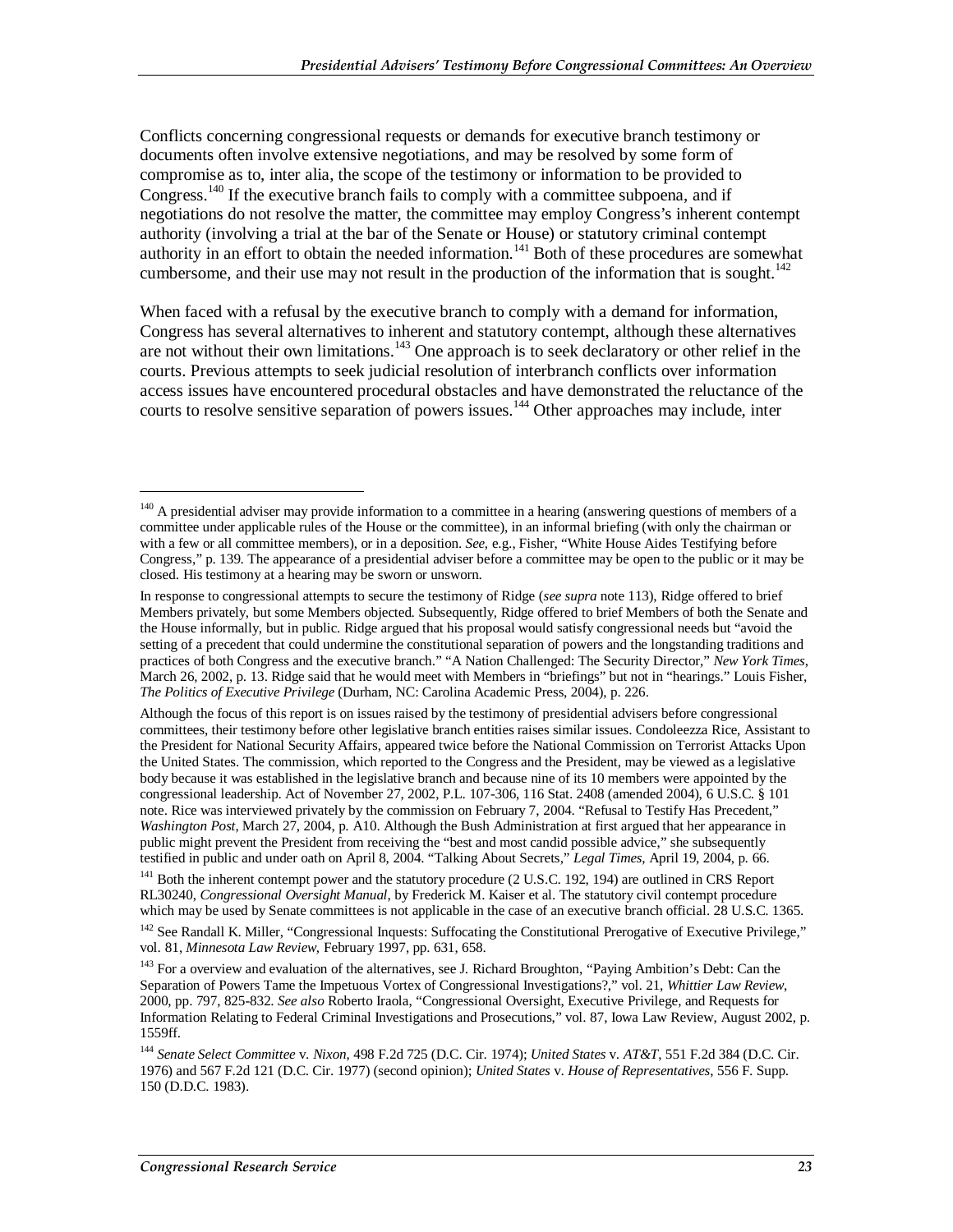alia, appropriations riders, impeachment, and a delay in the confirmation of presidential appointees.<sup>145</sup>

In addition to the options generally available in the event of a refusal by the executive to provide information sought by Congress, when a presidential adviser who is not serving in a department or agency established by law declines to testify before a committee, Congress might wish to enact legislation establishing the entity and making the head of the entity subject to Senate confirmation<sup>146</sup>

#### **Conclusion**

1

(1) Legal and policy factors may explain why presidential advisers do not regularly testify before committees. (2) Generally, a congressional committee with jurisdiction over the subject matter, which is conducting an authorized investigation for legislative or oversight purposes, has a right to information held by the executive branch in the absence of either a valid claim of constitutional privilege by the executive or a statutory provision whereby Congress has limited its constitutional right to information. (3) A committee may request or demand the testimony of a presidential

To increase its oversight of OMB, Congress passed legislation subjecting the Director to Senate confirmation, notwithstanding the objections of the Nixon Administration. *See* Donald S. Onley, "Treading on Sacred Ground: Congress's Power to Subject White House Advisers to Senate Confirmation," vol. 37, *William & Mary Law Review*, Spring 1996, pp. 1183-1184. Congress' constitutional authority over offices and officeholders is limited by separation of powers considerations and by constitutional powers of the President. *See ibid*., pp. 1187-1214. *See also* Aaron-Andrew Bruhl, "Using Statutes to Set Legislative Rules: Entrenchment, Separation of Powers, and the Rules of Proceedings Clause," vol. 19, *Journal of Law & Politics*, Fall 2003, pp. 345, 375 note 238. By subjecting a presidential adviser to confirmation by the Senate, Congress may obtain practical, although not necessarily legal leverage, in attempting to secure his testimony. *See generally* Louis Fisher, "Executive Privilege and the Bush Administration: Congressional Access to Information—-Using Legislative Will and Leverage," vol. 52, *Duke Law Journal*, November 2002, p. 323.

The Bush Administration resisted congressional attempts to have Tom Ridge, the Director of the Office of Homeland Security, testify. *See supra* note 113. The Office of Homeland Security was established within the Executive Office of the President pursuant to E.O. 13228, issued on October 8, 2001. *Federal Register*, vol. 66, October 10, 2001, pp. 51812-51817. Even before Congress requested Ridge's testimony, legislation had been introduced to create an office with homeland security functions. *See*, e.g., S. 1449, 107<sup>th</sup> Cong. (to establish within the White House a National Office for Combating Terrorism, with a director subject to Senate confirmation); S. 1534,  $107<sup>th</sup>$  Cong. (to establish a "Department of National Homeland Security," with the Secretary subject to Senate confirmation). Upon the introduction of S. 1534, Sen. Joseph Lieberman observed that the Secretary "will be accountable to the Congress and the American people." *Congressional Record*, daily edition, vol. 147. October 10, 2001, p. S10646. Ultimately, Congress established the Department of Homeland Security. P.L. 107-296, § 101, 116 Stat. 2135 (2002). Ridge's nomination as the first Secretary of the new department was approved subject to his "commitment to respond to requests to appear and testify before any duly constituted committee of the Senate." *Congressional Record*, daily edition, vol. 149, January 22, 2003, p. S1372.

<sup>&</sup>lt;sup>145</sup> See. e.g., Broughton, "Paying Ambition's Debt: Can the Separation of Powers Tame the Impetuous Vortex of Congressional Investigations?," pp. 831-835; Louis Fisher, *Constitutional Conflicts between Congress and the President*, 4<sup>th</sup> ed (Lawrence, KS: University Press of Kansas, 1997), pp. 183-184. In response to the resistance of the Bush Administration to congressional attempts to obtain the testimony of Ridge (*see supra* note 111), it was reported that the House Appropriations Committee considered a delay in acting on the appropriation for the Executive Office of the President. "Panel Ties Funding to Ridge Testimony," *Washington Times*, March 22, 2002, pp. A1, A14.

<sup>&</sup>lt;sup>146</sup> As discussed above (*see supra* p. 27), an executive branch official who administers a department or agency established by law is generally expected to testify before committees, in contrast to an individual whose sole responsibility is to advise the President. Some presidential advisers are in units of the Executive Office of the President established by law, and are also subject to confirmation by the Senate. *See*, e.g., 15 U.S.C. 1023 (Council of Economic Advisors); 42 U.S.C. 4321, 4372 (Office of Environmental Quality); 42 U.S.C. 6611, 6612 (Office of Science and Technology Policy); 31 U.S.C. 501, 502 (Office of Management and Budget (OMB)).